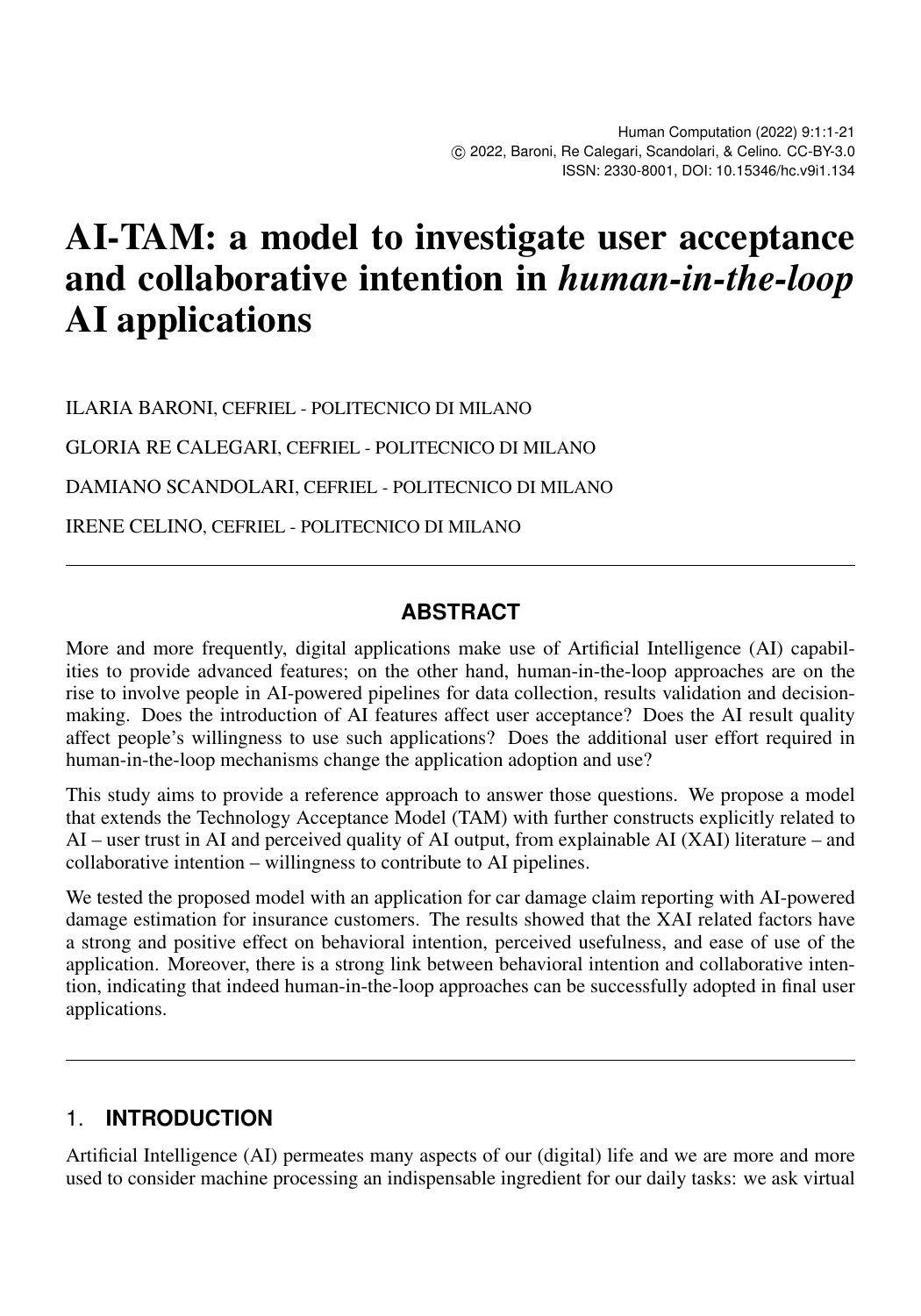assistants to support our home automation and we rely on spam filters to free us from undesired emails. In some cases, we are also tolerant to machine mistakes, like when we have to repeat a command to our virtual assistant or we find unwanted messages in our inbox, because we still have the notion that AI cannot perfectly replace a human intelligence, and that a machine, just like people, can make mistakes, even if they may be of a different kind.

The relationship between humans and AI is therefore an important and very interesting topic of recent research, especially because human-machine cooperation pipelines are more and more frequently adopted to make the best out of both worlds: *human-in-the-loop* is the paradigm to intertwine human and machine intelligence, exploiting the different capabilities in a virtuous cycle in which not only the AI supports people, but also people offer their human skills to help machines. Some examples of the latter case are collection of training data for machine learning through crowdsourcing [\(Howe, 2008\)](#page-14-0), verification or cross-validation of machine results through human computation [\(Law and Ahn, 2011\)](#page-15-0), or incremental and iterative improvement of algorithmic performance through active learning [\(Settles, 2009\)](#page-15-1) or interactive machine learning [\(Amershi et al., 2012\)](#page-14-1).

In all cases of cooperation between humans and AI, trust plays a very important role: the algorithm must be "inherently" trustworthy, in that it does not introduce biases or unethical behaviours, and the users should have at least some level of "personal" trust in the AI, in that they are confident that the machine provides some gain or advantage in executing their tasks.

In this paper, we aim at assessing the different aspects that characterize the relationship between users and an AI-powered system adopting a human-in-the-loop paradigm. The original contribution of this paper is the definition of a measurement of the users' perception of AI, their willingness to actively contribute in a human-in-the-loop mechanism, and the interplay between those factors and their acceptance and adoption of this system.

The remainder of this paper is organized as follows: we first present the theoretical bases on which this study is grounded in the *related work* section. In the *AI-TAM* section we then introduce our proposed user acceptance model with our research hypotheses. We describe the AI based application that we used to collect data and validate our model in the *scenario* section, followed by the details on the experimental protocol in the *methodology* section. We illustrate our study results in two sections: in the first one we offer the *preliminary analysis*, with the exploratory investigation of the scales, items reliability, and correlations among the variables; in the following section, we present the *results* from the confirmatory factor analysis and the final validated model. Finally, give an interpretation of the results in the *discussion* section and we close the paper with *conclusions and next steps*.

#### 2. **RELATED WORK**

Trustworthy AI is a rising topic, not only in research, but also on mainstream media as well as among policy makers. Ethical guidelines for the adoption of AI solutions have been defined [\(AI](#page-14-2) [HLEG, 2019\)](#page-14-2) and legislation is being introduced to regulate the use of AI, especially in high-risk situations [\(European Commission, 2021\)](#page-14-3), even if the ethical and legal aspect of AI involvement in decision making is still an open point [\(Green and Chen, 2019\)](#page-14-4).

One of the main requirements for trustworthy AI is human agency and oversight: "AI systems should support human autonomy and decision-making, as prescribed by the principle of respect for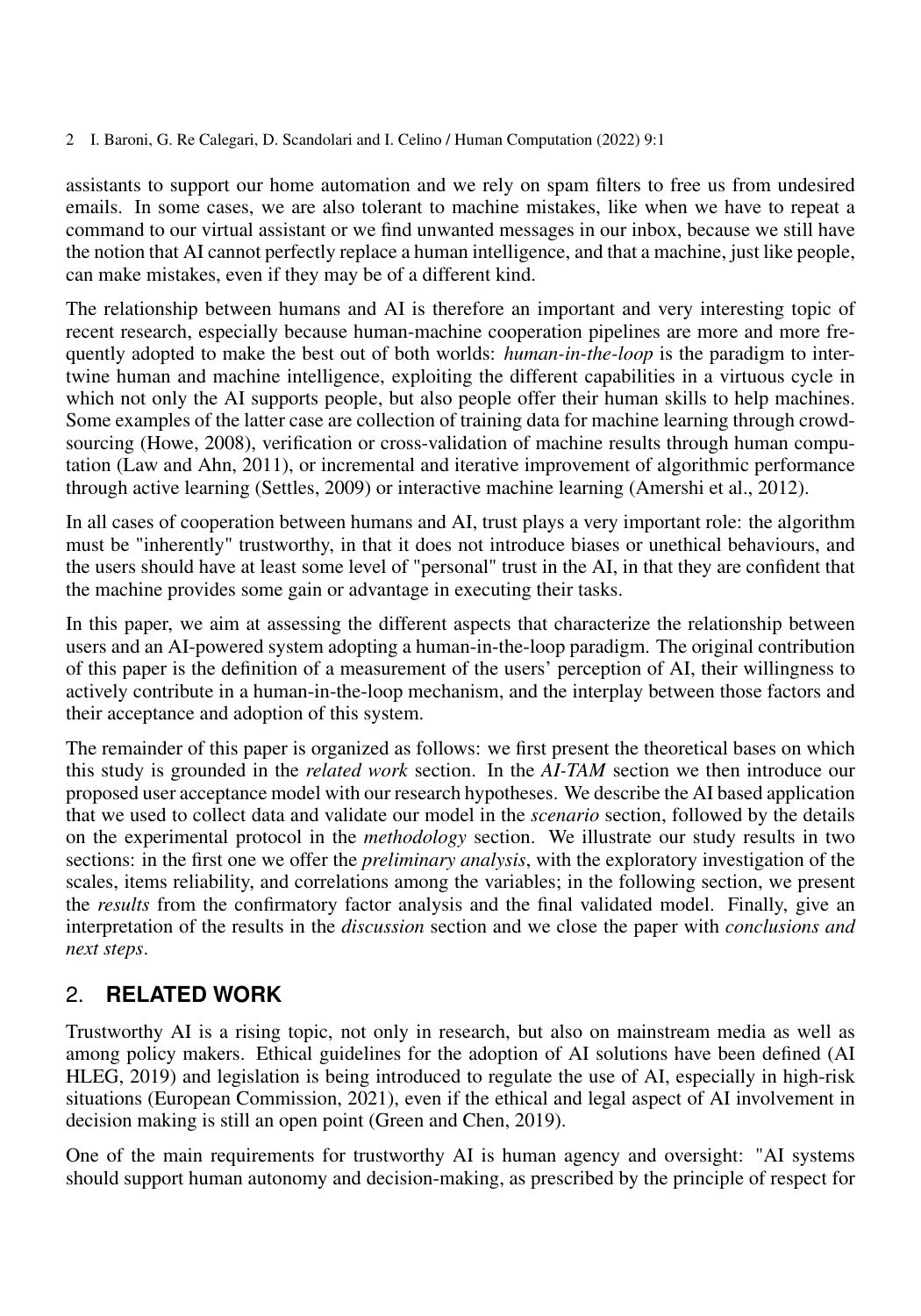human autonomy" [\(AI HLEG, 2019\)](#page-14-2). While AI can be adopted in different steps of the decision making process, human-in-the-loop specifically refers to the capability for human intervention in every decision cycle of an AI-powered system. A framework to help investigate whether an AI system being developed, deployed, procured, or used, adheres to the requirements of Trustworthy Artificial Intelligence has been recently introduced [\(AI HLEG, 2020\)](#page-14-5), with a list of qualitative assessment questions for self-evaluation.

Several frameworks are indeed emerging to assess trustworthy AI, which covers qualitative and quantitative evaluation criteria throughout the AI system lifecycle. Some examples are the Trustworthy AI Implementation Framework (TAII) [\(Baker-Brunnbauer, 2009\)](#page-14-6), Z-Inspection [\(Zicari et al.,](#page-15-2) [2021\)](#page-15-2), Values Criteria Indicators Observables (VCIO) [\(Hallensleben et al., 2009\)](#page-14-7), and the datadriven research framework for trustworthy artificial intelligence (DaRe4TAI) [\(Thiebes et al., 2020\)](#page-15-3).

The interplay of humans and machines is a delicate and multi-faceted topic, not easy to grasp and interpret. In [\(Hidalgo et al., 2021\)](#page-14-8), A/B testing was applied to several scenarios to understand "how humans judge machines": for example, when evaluating an accident caused by a driver vs. a driverless car, it was noted how people judge humans by their intentions and machines by their outcomes. In some contexts, people are unwilling to use a machine even if it is more performant: in [\(Longoni et al., 2019\)](#page-15-4) people declared to prefer a human radiologist even if an AI-powered system executing the same task was proved to be more precise, while in [\(Dietvorst et al., 2015\)](#page-14-9), participants trusted humansâ $\tilde{A}\tilde{Z}$  feedback more than AI, even when provided with evidence that the AI performs better. When AI technology fails user perception, a deterioration of its performance may be perceived, an example being when failing to provide useful explanations [\(Ray et al., 2019\)](#page-15-5), or when chatbots reveal a clear mismatch between the user expectations and the actual interaction experience [\(Luger and Sellen, 2016\)](#page-15-6).

User understanding of AI is a trending topic in AI research as "eXplainable Artificial Intelligence" (XAI). Most literature focus on generating explanations out of black-box models, attempting to support the user in "objectively" understanding the internal functioning of the algorithms, adopting a scientific approach, and possibly generating a law/theory, more similarly to white-box models [\(Ribeiro et al., 2016;](#page-15-7) [Arya et al., 2019\)](#page-14-10). However, an explanation could also be intended in a "subjective" way, focusing on what the human user wants to know about the AI [\(Mittelstadt et al.,](#page-15-8) [2019\)](#page-15-8). To facilitate the process of understanding the AI, there is a need for effective, unbiased, and user-friendly explanations, which also allows the users to judge the fairness of the decisions taken by the AI [\(Dodge et al., 2019\)](#page-14-11), even if fairness evaluation is itself influenced by many other factors [\(Wang et al., 2020\)](#page-15-9).

Indeed, explanations take a primary role in the perception of AI systems, as described in [\(Miller,](#page-15-10) [2019\)](#page-15-10), which also argue that the design of explainable artificial intelligence should rely on multidisciplinary domains including philosophy, cognitive psychology/science, and social psychology. The explainability of the AI (system and results) is strongly dependent on the users $\tilde{A}Z$  mental model, which in cognitive psychology is the representation of how a person understands events and pro-cesses [\(Klein and Hoffman, 2008\)](#page-15-11). Studying the users $\hat{A} \hat{Z}$  mental model in XAI context means studying the user $\tilde{A}Z$ s "subjective" understanding of the AI.

During the analysis of the perception of an AI system from a user's perspective, the elicitation methods to understand the user mental models are crucial. Many examples of such methods are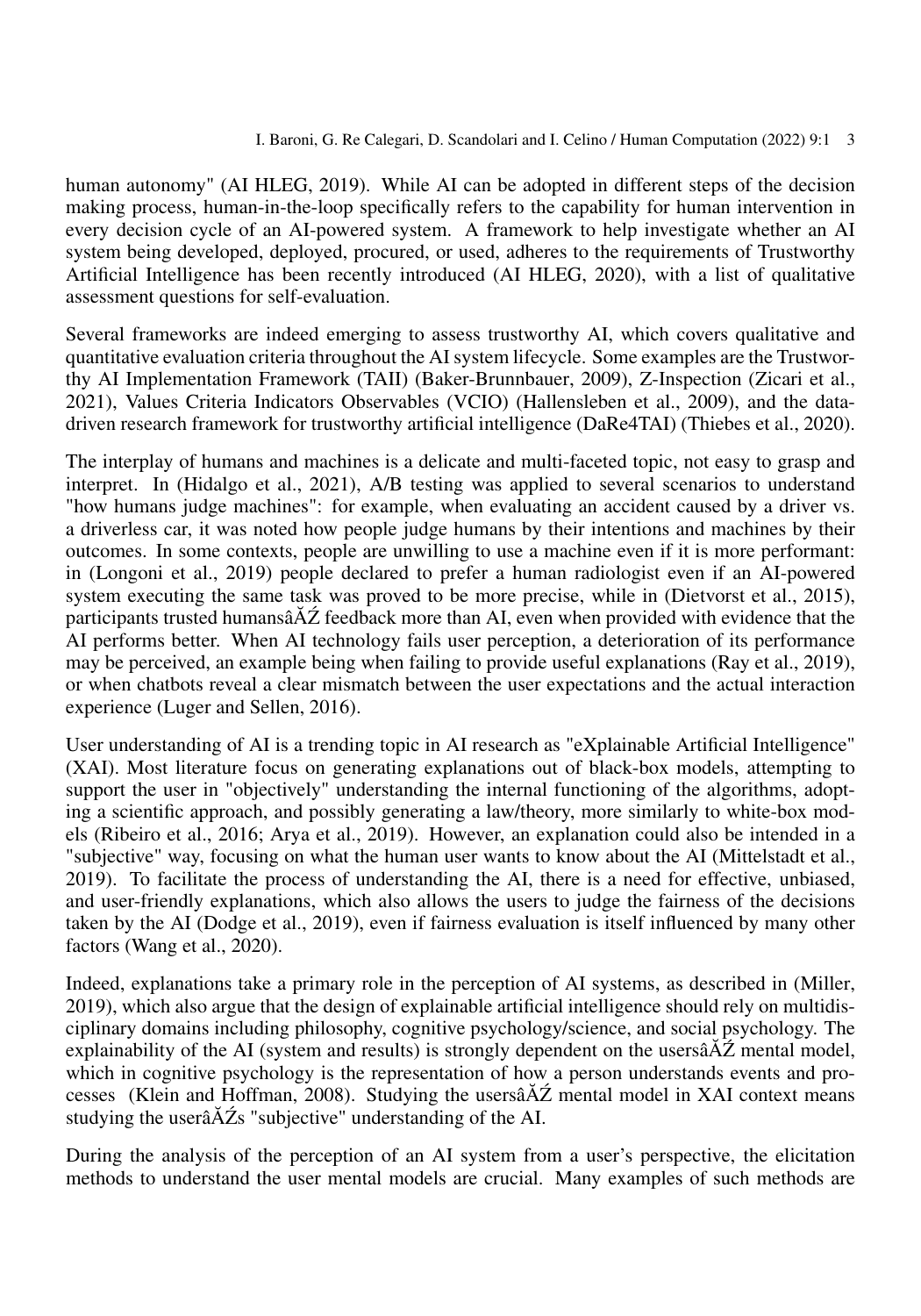available in the literature, like the Think-Aloud Problem Solving Task (Williams et al. [\(Williams](#page-15-12) [et al., 1983\)](#page-15-12)), where participants think aloud during task execution, or Task Reflection of Retrospection Task [\(Fryer, 1939\)](#page-14-12), in which participants are asked to describe their reasoning after a task execution. In the AI system, the understanding of the mental model is essential not only during an evaluation phase but also to establish successful cooperation between the AI and humans. The AI needs to prompt the appropriate mental triggers quickly (e.g., curiosity, which is another aspect to be analyzed in the human-AI interaction context), and the results of the feedback provided by the human needs to be categorized and analyzed to feed the categorization of the users $\hat{A}Z$  mental model. This aspect needs to be balanced with a good response of the system, because as described in the work from Honeycutt et al. [\(Honeycutt et al., 2020\)](#page-14-13), the human-in-the-loop feedback lowered participantsâ $\Delta \tilde{Z}$  trust in the AI and the perception of the accuracy, especially when it is not taken into consideration.

In [\(Hoffman et al., 2019\)](#page-14-14) the authors discuss potential evaluation metrics for XAI systems. The work focused on different aspects: the goodness of the explanations (with respect to the user's prior knowledge and current goal), whether users are satisfied by explanations, how well they understand the AI system, how curiosity motivates the search for explanations, whether the user $\tilde{A}Z$ s trust and reliance on the AI are appropriate, and the degree of success/effectiveness of the humanmachine system. In particular, they investigate the problem of trust in XAI systems. End-users might have positive or negative biases toward AI systems, as well as they might trust its decisions and support in some contexts or for some specific goals while rejecting it completely in others. Trust in AI/automation systems is widely discussed in the literature, as well as the concept of trust itself, but not all the scales are applicable to XAI because being too tied to the specific application performances, or too specific of an application domain (e.g., acceptance of embodied agents in human-robotic interactions), or too unbalanced toward the trust on the application rather than on the AI contribution to the results. Hoffman thus made a comprehensive review and selected a reduced number of scales, which were mostly overlapping in their main items. In particular, the result of the analysis was the production of a Trust Scale Recommended for XAI, which investigates both the trust of the user on the XAI results and its perceived quality of the results provided. Most of the items of the scale are derived from the Cahour-Fourzy Scale [\(Cahour and Forzy, 2009\)](#page-14-15) (with some rephrases inspired by other analyzed scales), with some items taken from [\(Jian et al., 2000\)](#page-14-16), the Schaefer Scale [\(K.E., 2013\)](#page-15-13), and adaptations from the Madsen-Gregor Scale [\(Madsen and Gregor,](#page-15-14) [2000\)](#page-15-14).

#### 3. **AI-TAM MODEL**

In this paper, we aim at defining a user acceptance model for AI systems adopting a human-inthe-loop mechanism and we propose a set of items to quantitatively evaluate the different factors influencing user acceptance.

To achieve this objective, we started from the Technology Acceptance Model (TAM) [\(Davis, 1989\)](#page-14-17), a model adopted from the Theory of Reasoned Action (TRA) [\(Fishbein and Ajzen, 1977\)](#page-14-18). TAM is frequently used to predict and analyze the technology reception and adoption from users, it bases its analysis on the testers' *perceived usefulness* and *ease of use*, and how these two main constructs affect the *behavioral intention* to use the system. As theorized in the TAM, the perceived usefulness is the individualâ $\Delta Z$ s silent belief that using a particular technology will improve his/her performance,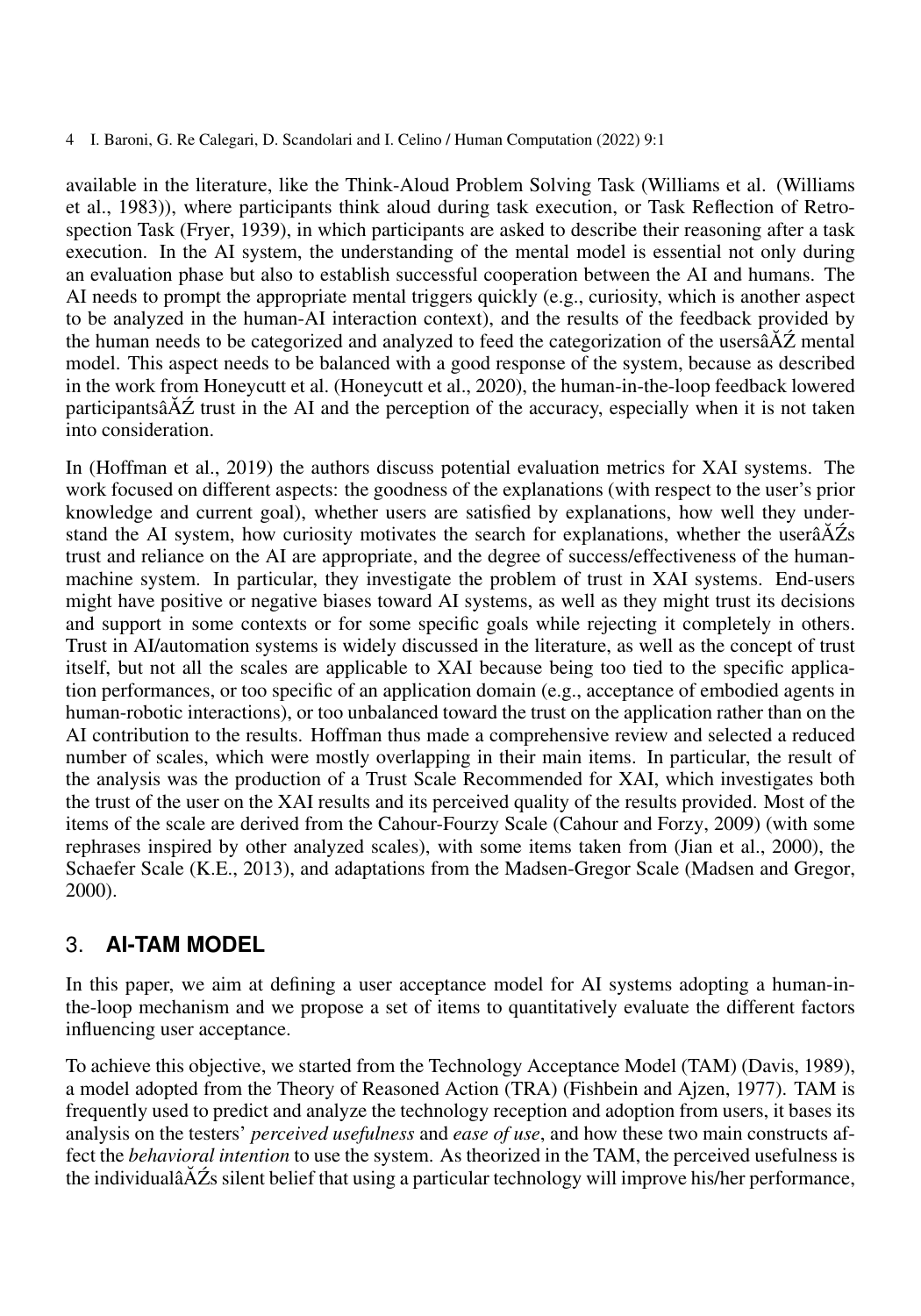the perceived ease of use is the individual $\angle A\angle Z$ s silent belief that using a particular technology is free of effort, and the behavioral intention is the individual $\tilde{A}Z$ s perceived probability that he/she will use the system. Therefore, the rationale behind these relationships is that technology that is easy to use and is found to be particularly useful will have a positive influence on the user $\tilde{A}Z$ s intention towards using the technology. The basic TAM model, defined by the three constructs described above, can be extended with additional dimensions which analyze external variables that may affect technology adoption in each specific context.

Further inspiration for the construction of our model was [\(Diop et al., 2019\)](#page-14-19), which was aimed to study the user acceptance of an Advanced Traveler Information Systems, capable of mitigating traffic congestion and improving road network performance. In this model, three additional variables were included, related to *familiarity* with road network, *quality* of the provided information, and attitude toward diversion (i.e., attitude toward changes in habitual routes, which is often hard for some drivers). The latter was the only additional variable that we did not include in our model, as it was very specific for the application domain.

As far as concerns information quality, this was translated into the quality of the AI results. To measure this, we based our model on the aforementioned work on metrics for explainable AI [\(Hoffman](#page-14-14) [et al., 2019\)](#page-14-14).

Our proposed AI Technology Acceptance Model (AI-TAM) is thus composed of seven basic constructs: perceived usefulness, ease of use, behavioral intention (from TAM), familiarity (which can be measured both towards AI and towards the system-specific application scenario), AI perceived quality and trust in AI (from XAI metrics) and *collaborative intention*. We added the last construct to measure not only the intention towards the use of the AI system but also the willingness to participate âAIJin-the-loopâAI, thus contributing to the continuous improvement of the AI results. Our full AI-TAM model is represented in Figure [1.](#page-4-0)

All these constructs are the latent dependent variables of the model we analyze in our study; we, however, also aimed to take into account the specificity of AI user experience. Indeed, AI results are in general unpredictable (even when explainable), so a well-performing AI, with respect to a

<span id="page-4-0"></span>

*Figure 1. Our AI Technology Acceptance Model (AI-TAM). AI functioning is not a construct of the model, it is a control variable used during the model validation.*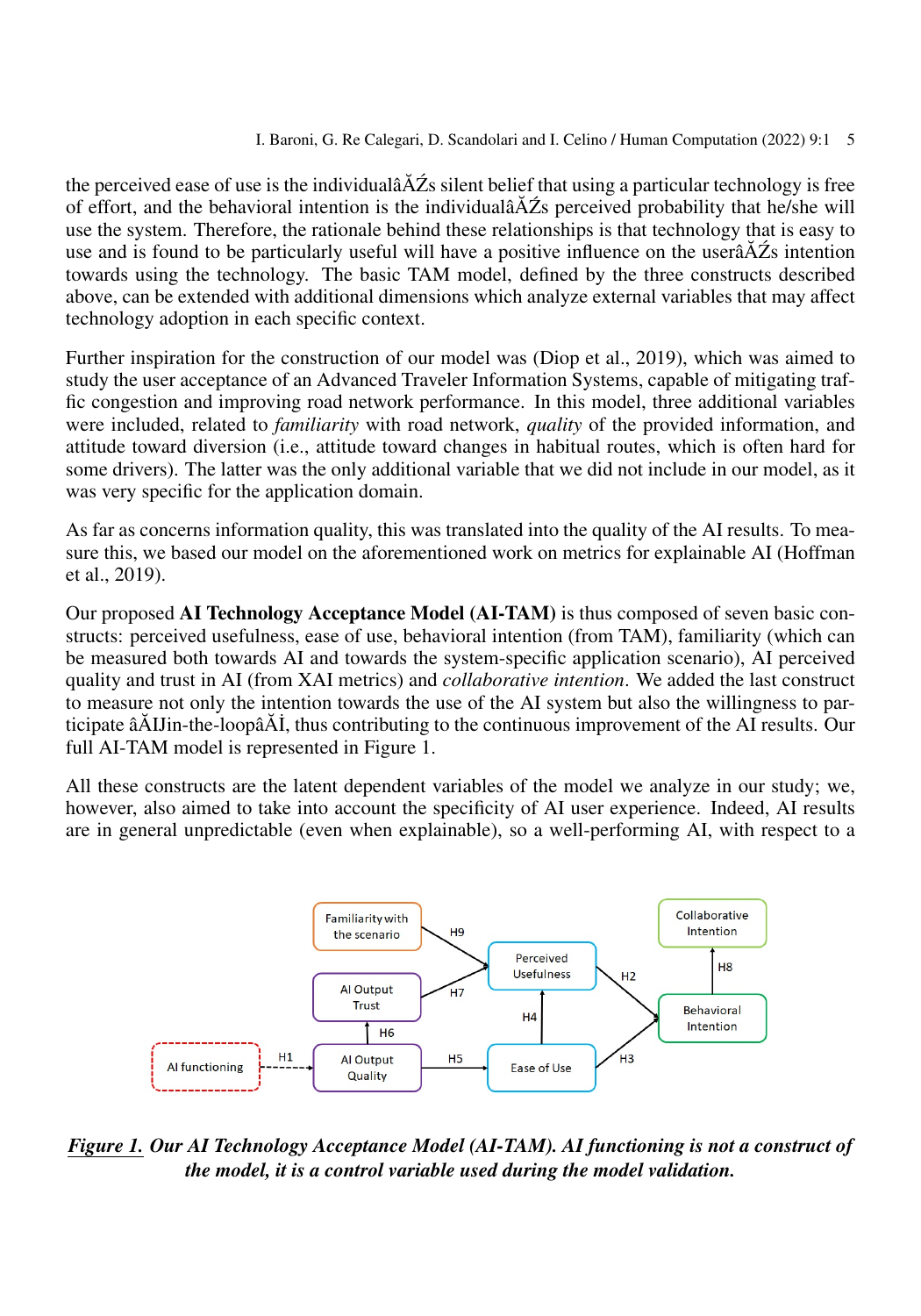poorly performing one, might significantly change AI perceived quality and user trust in AI which, in turn, can have an impact on user acceptance and willingness to act as human-in-the-loop. To this end, in our AI-TAM model, we propose to introduce the *AI correct functioning* as a further control variable, that – whenever suitable and possible – can be employed in an A/B testing design.

To evaluate the AI-TAM model, we propose an assessment questionnaire, mostly composed of 1-to-5 Likert scales, with multiple items for each construct of the model. In particular, the questionnaire includes 5 items for trust in AI results (XAIT), 3 items for perceived quality of AI results (XAIQ), 3 items on perceived usefulness (PUF), 6 items on ease of use (EOU), 6 items for behavioral intention (BI), 3 items for collaborative intention (CI) and 6 items on familiarity (FAM).

The research hypothesis for the validation of the model are the following (reported also in Figure [1\)](#page-4-0):

- H1: The AI functioning (experimental condition) influences the perceived quality in its results (XAIQ)
- H2: The perceived usefulness (PUF) influences the behavioral intention (BI)
- H3: The ease of use (EOU) influences the behavioral intention (BI)
- H4: The ease of use (EOU) influences the perceived usefulness (PUF)
- H5: The quality of the explainable AI results (XAIQ) influences the ease of use (EOU)
- H6: The quality of the explainable AI results (XAIQ) influences the trust in the explainable AI results (XAIT)
- H7: The trust in the explainable AI results (XAIT) influences the perceived usefulness (PUF)
- H8: The intention to use the system (BI) influences the intention to collaborate to its improvement (CI)
- H9: Higher familiarity with the proposed scenario will influence the perceived usefulness of the AI solution (PUF).

<span id="page-5-0"></span>

*Figure 2. Some screenshots of the evaluated application.*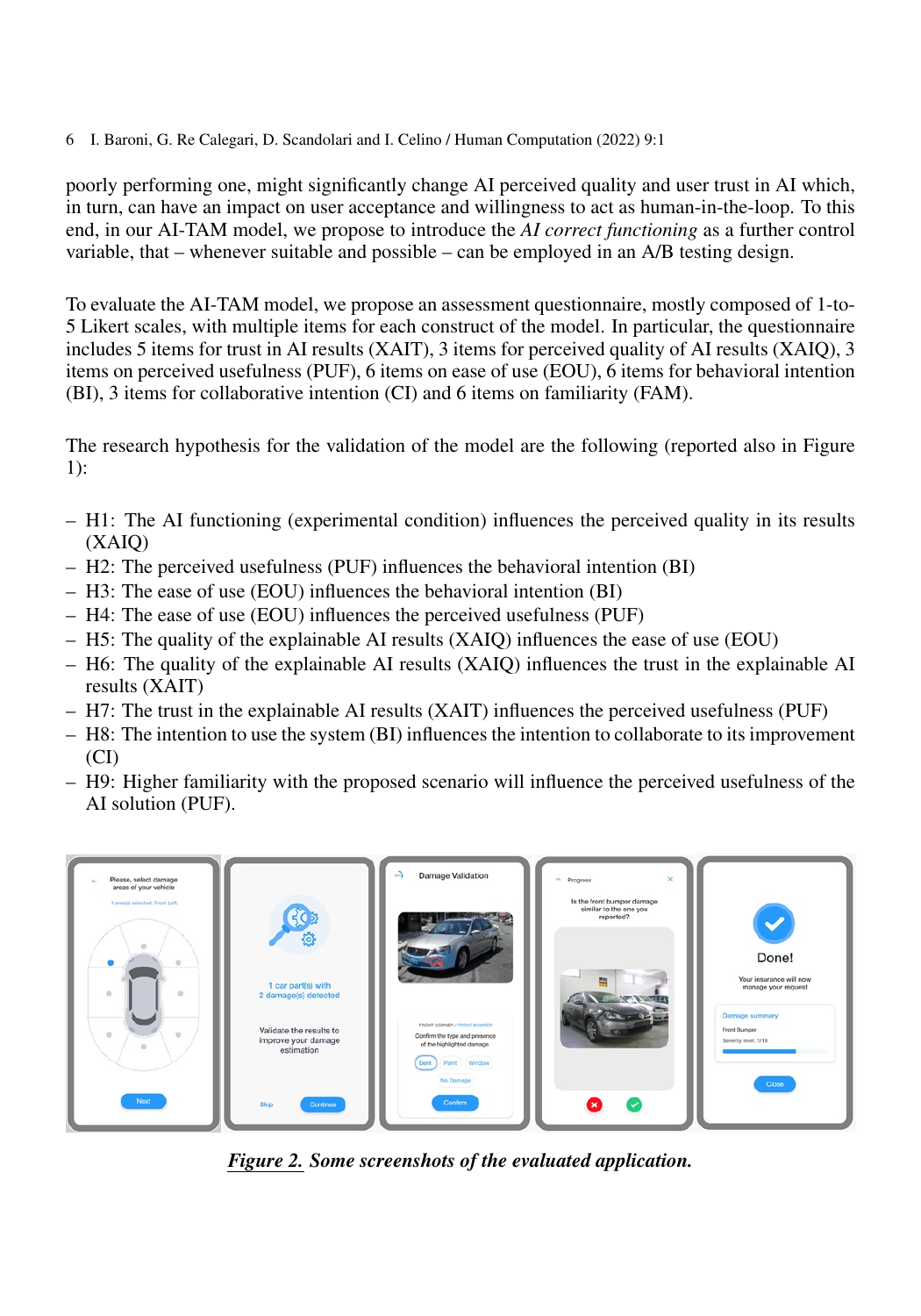# 4. **USAGE SCENARIO AND EVALUATED SYSTEM**

More and more present in everyday applications and services, AI is often employed for the classification of unstructured information like images. In this study, to experiment with the proposed AI-TAM model, we focus on a real application for car accident classification and reporting to insurance named BumpOut [\(http://bump-out.nl/\)](http://bump-out.nl/).

This app provides step-by-step support for an end-user in the correct documentation and claim of a car accident to her insurer, with the AI supporting the analysis of the car damage pictures and in their subsequent severity estimation (see Figure [2\)](#page-5-0). In all the steps of the accident reporting, the user has the possibility to be "in the loop", confirming or correcting the AI identification and classification of the damages (e.g. dent, paint damage, broken window, etc.) and complementing damage information not spotted by the AI. Human contributions are fed back to the AI learning algorithm, to improve it over time and over repeated use.

To evaluate user acceptance and their willingness to be "in the loop", we experimentally evaluated our acceptance model in two steps: a preliminary qualitative/quantitative study, involving 20 subjects in individual "think aloud" sessions, and a second quantitative study, involving 400 subjects through two different crowdsourcing campaigns. The quantitative results of the preliminary study (not reported in this paper), even if not large enough to be statistically valid, were encouraging in that they confirmed our initial hypotheses. In the rest of the paper, therefore, we report only the results of the second and main quantitative study.

The users involved in this study tried an interactive prototype of the application, but it is important to underline that this is not a mere experimental exercise: we used the collected qualitative and quantitative feedback to improve the design of this real-world AI-powered system with a humanin-the-loop approach. Indeed, we designed, developed, and tested the BumpOut application on the basis of the requirements of a European large insurance group, we improved it on the basis of the collected user feedback and now the application is ready for market launch as a standalone app or to be integrated in existing insurance apps.

## 5. **USER EVALUATION METHODOLOGY**

For the validation of the model, we set up two crowdsourcing campaigns on the Prolific plat-form<sup>[1](#page-6-0)</sup> [\(Palan and Schitter, 2018\)](#page-15-15) involving 400 users during the month of April 2021. For the selection of the crowd workers, the inclusion criteria were: age between 18 and 65, resident in Europe, a driving license and the habit of driving (own or someone else $\hat{A}Z$ s car), and fluency in English. No inclusion or exclusion criteria were imposed on any other personal characteristic (gender, nationality, etc.). In both campaigns, the users were introduced to an ideal scenario in which, after a car collision, they decided to use the app to understand the damage level and to send the information about the damage to their insurance company. They were invited to test the interactive prototype of the BumpOut application and to report the given car accident from start to finish.

We set up two campaigns (200 users each) in order to employ the control variable of the *AI functioning*. Each campaign has different experimental conditions: the users of the first campaign experienced a flawless AI (i.e., the prototype included a "perfectly functioning" AI, which required

<span id="page-6-0"></span><sup>1</sup>Cf.<https://www.prolific.co/>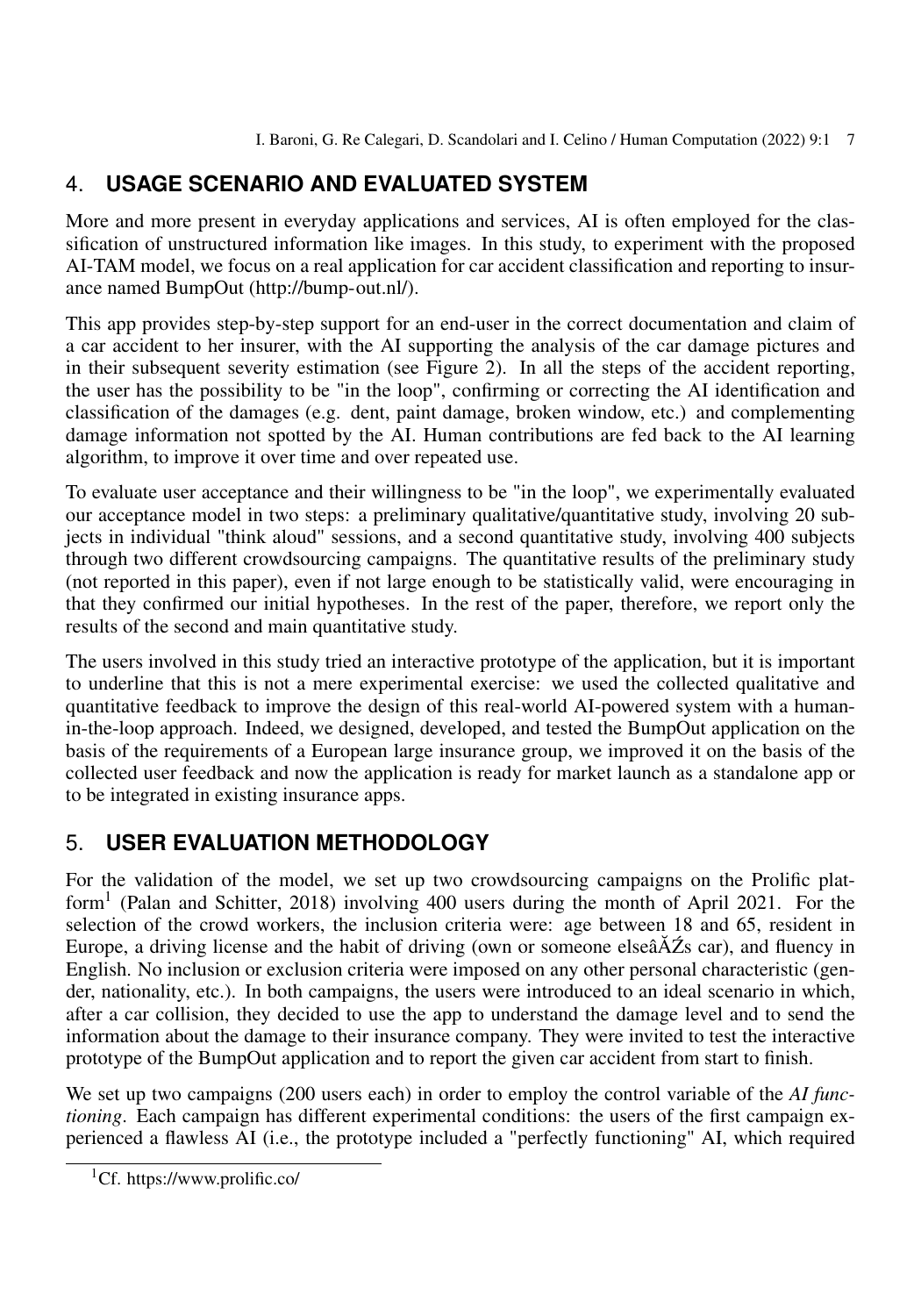the user only to accept the AI results), and the users of the second campaign experienced a partially failing AI (i.e., the prototype required the user to correct some deliberately added AI mistakes). Section [11.2](#page-17-0) of the Supplemental Materials reports the links of the prototypes experienced by the two groups and Section [11.1](#page-16-0) shows the introduction and context explained to both groups before experiencing the prototype.

After the interaction with the app prototype, the participants were provided with a questionnaire composed of a set of scales. The first scale corresponded to our AI-TAM-related questions, as illustrated in a previous section; the familiarity was measured both towards technology in general and towards the car accident-specific scenario. The second scale in the questionnaire was the System Usability Scale (SUS) [\(Brooke, 1996\)](#page-14-20): a 10 item scale used to evaluate system usability. We added also an item to compute the collective Net Promoter Score (NPS) [\(Reichheld, 2004\)](#page-15-16) with its usual 1-to-10 Likert scale. The complete list of items presented to the participants is provided in the Supplemental Materials in section [11.3.](#page-17-1) Finally, it is important to underline that no incentive mechanisms were used. The first reason is that the recruitment on crowdsourcing campaigns already includes economic compensation. Furthermore, the study wants to collect information without adding any bias in the naive behavioral intention of the final users. The inclusion of further incentive mechanisms could be analyzed in future studies.

#### 6. **PRELIMINARY ANALYSIS**

We first assessed the reliability of the questionnaire used to collected the data using Cronbach's alpha [\(Brown, 2002\)](#page-14-21). We obtained an alpha value above the cut-off value ( $\alpha > 0.7$ ) for all the constructs on which the index was applicable (construct with at least 3 questions and with the same scale). This means that there is a high internal consistency and the items of each construct are intercorrelated and produce consistent responses. With respect to the two experimental conditions, in the following we name "FlawlessAI-Group" the subset of users who experienced a flawless AI and "FailingAI-Group" the one with partially failing AI.

The two groups are homogeneous in terms of familiarity with the technology and with the accident scenario, since the differences between the answers collected in the two groups are not statistically significant at 5% significance level. The two groups are also balanced in terms of the participants' age with an average of 25 years for both groups.

Regarding the *familiarity with technologies*, the participants of both groups are very confident in using the smartphone or the apps in general (M=4.79, SD=0.55 for the FlawlessAI-Group and M=4.67, SD=0.54 for the FailingAI-Group on a 1-5 scale, independent t-test  $t(397)=2.19$ ,  $p=0.029$ ), but they are a bit less confident in using AI applications (M=3.47, SD=0.95 for the FlawlessAI-Group and M=3.37, SD=0.84 for the FailingAI-Group on a 1-5 scale, independent t-test t(392)=1.055, p=0.292). 25% of them reported that they do not daily use AI-powered systems and 50% declared to use 1 or 2 AI-powered apps every day.

Regarding the *familiarity with the car accident scenario*, the involved users were not very experienced:  $60\%$  of respondents never had an accident while driving  $(M=2.19, SD=0.53$  for the FlawlessAI-Group and M=2.16, SD=0.53 for the FailingAI-Group on a 1-5 scale, independent ttest t(397)=0.5647, p=0.572). Half of them never supported a friend or relative after they had an accident (both in case of presence during the accident and of a later arrival after the accident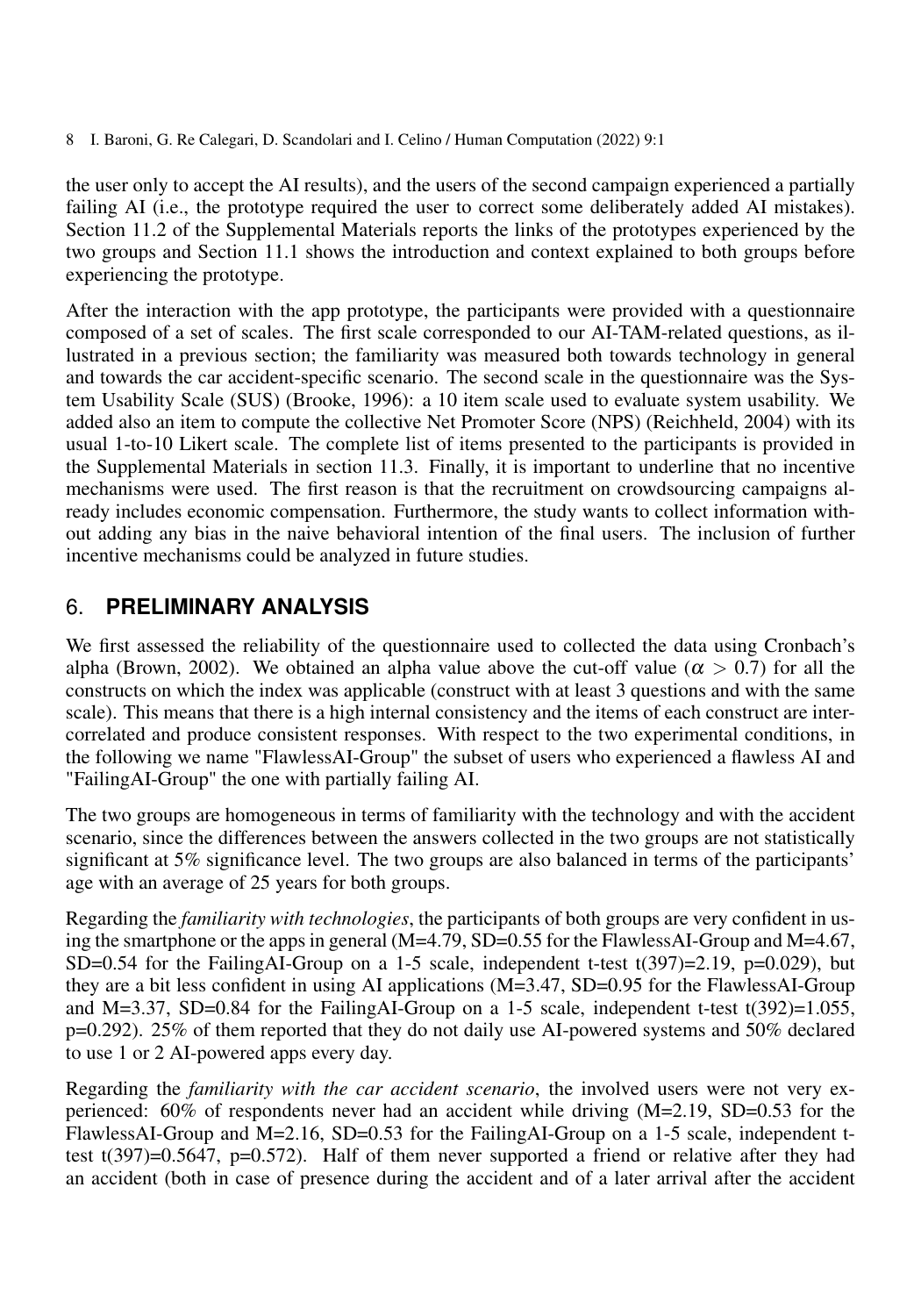occurred) and the other half gave support 1 or 2 times. In case of a car accident, only half of the participants declared to be confident in reporting it to the insurance company by themselves (M=3.52, SD=1.16 for the FlawlessAI-Group and M=3.38, SD=1.19 for the FailingAI-Group on a 1-5 scale, independent t-test  $t(397)=1.22$ ,  $p=0.22$ ).

To verify hypothesis H9, we computed the Pearson's correlation between the familiarity and perceived usefulness variables; since the two groups were very similar with respect to the familiarity dimension, we evaluated it on the entire set of participants. The Pearson's correlation coefficient is very low and not statistically significant, both between familiarity with the technology and perceived usefulness  $(r(398)=0.1, p=0.038)$ , and between familiarity with accidents and perceived usefulness  $(r(398)=0.04, p=0.417)$ . For this reason, we reject H9, in that we do not have sufficient evidence that the familiarity with the application scenario/characteristics influence the perceived usefulness.

To complete the analysis on familiarity, we also tested its correlation with the other AI-TAM model constructs, but we did not find any medium or large association (*r* ranging between 0 and 0.2) and none of the correlations was statistically significant. This seems to suggest that the familiarity variable does not affect any other construct for the BumpOut application. A possible interpretation is that this app is very intuitive and thus its value is perceived independently from previous experiences with car accidents or technology. For those reasons, in the rest of the paper, we will not consider again the familiarity construct in the further evaluations of our model.

In order to test hypothesis H1, we evaluated the interplay between the control variable (AI functioning) and the perceived quality of AI results (XAIQ). A t-test for the difference in mean of the XAIQ items between the two groups yield a significant result, but the two means are actually very close (M=4.07, SD=0.53 for the FlawlessAI-Group and M=3.86, SD=0.57 for the FailingAI-Group on a 1-5 scale, independent t-test t(396)=3.77,  $p=0.0001$ ), as it can be appraised from the box-plot in Figure [3.](#page-9-0)

<span id="page-8-0"></span>

|            | Gr. 1<br>Mean | Gr. 1<br><b>Std dev</b> | Gr. 2<br>Mean | Gr. 2<br><b>Std dev</b> | t-test                         |
|------------|---------------|-------------------------|---------------|-------------------------|--------------------------------|
| XAIO       | 4.07          | 0.53                    | 3.86          | 0.57                    | $t(396)=3.7726$ , p=0.0001 *** |
| XAIT       | 3.84          | 0.63                    | 3.76          | 0.65                    | $t(397)=1.2314$ , p=0.21       |
| PUF        | 4.26          | 0.64                    | 4.05          | 0.71                    | $t(393)=3.0384$ , p=0.002 **   |
| <b>EOU</b> | 4.61          | 0.47                    | 4.44          | 0.62                    | $t(370)=3.2043$ , p=0.001 ***  |
| BI         | 3.83          | 0.71                    | 3.70          | 0.72                    | $t(397)=1.8106$ , p=0.07       |
| <b>CI</b>  | 4.25          | 0.65                    | 4.09          | 0.71                    | $t(395)=2.3875$ , p=0.01 **    |

| Table 1. Mean and standard deviation for each construct and t-test for difference in mean |
|-------------------------------------------------------------------------------------------|
| between the two experimental conditions (asterisks indicate significance level:           |
| *** p-value < 0.001, ** p-value < 0.01, * p-value < 0.05).                                |

We extended this analysis on the effects of the AI functioning to the other constructs: trust in AI results (XAIT), perceived usefulness (PUF), perceived ease of use (EOU), behavioral intention (BI) and collaborative Intention (CI). Table [1](#page-8-0) shows for each construct the mean and standard deviation of each group and the p-value of the t-test for difference in mean (all item values range from 1 to 5). The differences are statistically significant at least at a 1% significance level for all the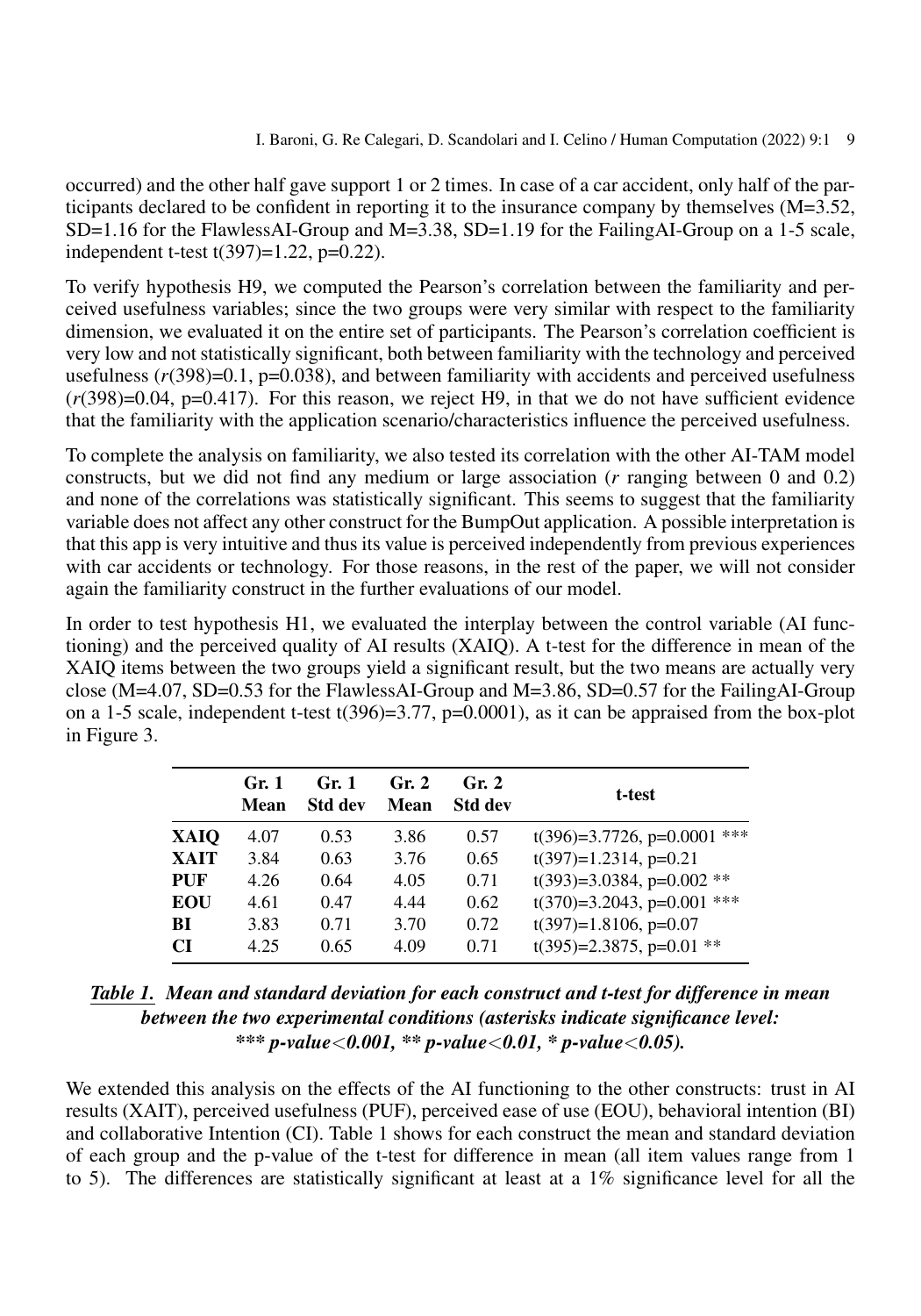<span id="page-9-0"></span>

*Figure 3. Boxplot of XAIQ scores of the two groups*

constructs except for BI and XAIT. However, those differences in mean between the two groups are in general very limited. In other words, we can accept the hypothesis  $\tilde{a}$  AIJH1: The AI functioning (experimental condition) influences the perceived quality in AI results  $(XAIQ)\hat{a} \hat{A} \hat{I}$ , as a small effect is noticeable, therefore the two groups will be merged in a single one in the following analysis. At conceptual level, this result could be justified by the users $\hat{A}Z$  expectations: if they are willing to cooperate with the app (and so with the AI) to achieve the result, the need to correct the output does not make a big difference from their perception.

As a preliminary evaluation of the rest of the hypotheses, we computed the Pearson's correlations between all constructs, which are shown in Table [2.](#page-10-0)

XAIT and XAIQ constructs appear to be strongly correlated one with the other (*r*(398)=0.65, p<0.001) and also with PUF, BI and EOU (*r* ranging between 0.51 and 0.69). PUF is also strongly correlated with EOU (*r*(398)=0.60, p<0.001) and BI (*r*(398)=0.59, p<0.001), in accordance with the TAM model. The lowest correlation values, still showing a medium strenght of the associations, are recorded between the CI construct and the other variables, with the highest value between CI and BI  $(r(398)=0.45, p<0.001)$ . These preliminary results show that indeed our AI-TAM model – with the exception of the familiarity construct, as explained before – seem to be valid for the evaluated application. Therefore, in the next section, we deepen our investigation with a confirmatory factor analysis.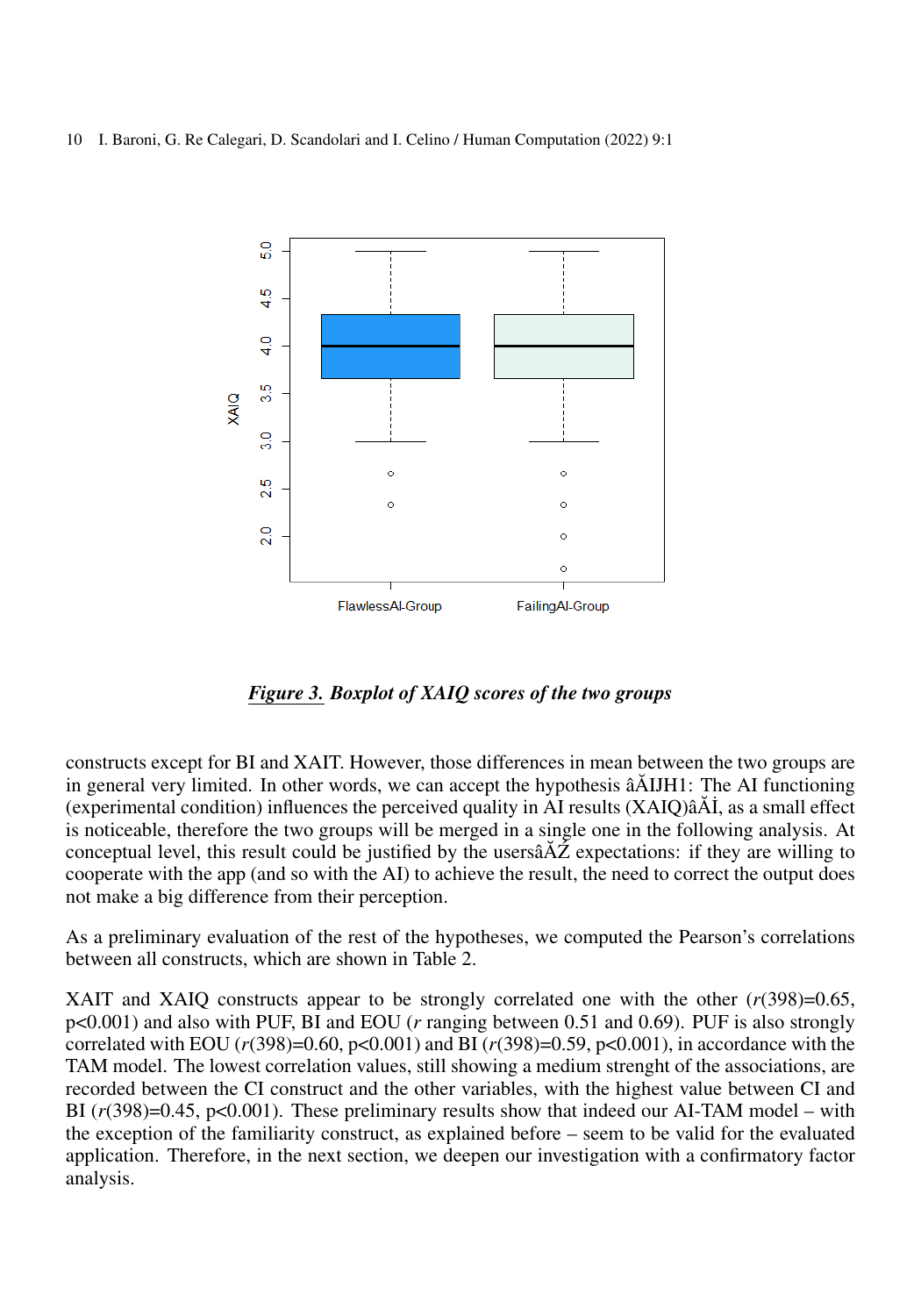|      |      | XAIT XAIQ PUF EOU BI |      |      |     |
|------|------|----------------------|------|------|-----|
| XAIQ | 0.65 |                      |      |      |     |
| PUF  | 0.69 | 0.60                 |      |      |     |
| EOU  | 0.51 | 0.51                 | 0.60 |      |     |
| BI   | 0.67 | 0.54                 | 0.59 | 0.43 |     |
| CІ   | 0.41 | 0.34                 | 0.44 | 0.44 | 045 |

<span id="page-10-0"></span>I. Baroni, G. Re Calegari, D. Scandolari and I. Celino / Human Computation (2022) 9:1 11

*Table 2. Pearson's correlations between constructs (r values). All coefficients are statistically significant at a 0.1% significance level.*

Before proceeding with the rest of the study, we can still provide some other global considerations. The users of both groups gave high scores to the items related to the perceived usefulness and the ease of use constructs (cf. Table [1\)](#page-8-0). This indicates that the BumpOut application is perceived as a useful tool that could help users in a easy way, quickly and effectively. The interaction with the app is clear and understandable and it is easy to learn how to use it. The high scores in the XAIT and XAIQ constructs also indicate that users trust the app and they are confident that it works well and its output are reliable. Both user groups declared the intention of using the app in a real situation of a car accident (BI means of 3.83 and 3.70 respectively) as well as the willingness to cooperate to improve the damage detection mechanism within the human-in-the-loop mechanism (CI means of 4.25 and 4.09 respectively).

We assessed the usability of the tool also with the already mentioned System Usability Scale (SUS), whose score computed on the entire dataset is good (70.6, over the 70 arbitrary value usually adopted as threshold), with a slightly higher value for the FlawlessAI-Group (71.6 vs 69.7, independent t-test  $t(381)=2.2785$ , p=0.023).

Finally, with respect to the Net Promoter Score (NPS), there is no significant difference in the two experimental conditions. The final total NPS is 8, which indicates a slightly positive attitude towards "promotion".

# 7. **CONFIRMATORY FACTOR ANALYSIS RESULTS**

As explained in the previous section, given the limited differences between the two experimental conditions, we aggregated the collected data from the two crowdsourcing campaigns in a single dataset (cf. Supplemental Materials Section [11.4\)](#page-20-0), which was analyzed with a Confirmatory Factor Analysis (CFA) [\(Brown, 2015\)](#page-14-22), by using R with the Lavaan package version 0.6-8. We evaluated the goodness of fit for our AI-TAM model with the most commonly used fit indexes [\(Kline, 2015\)](#page-15-17): the comparative fit index (CFI), the Tucker Lewis Index (TLI), the standardized root mean square residual (SRMR) and the root mean square error of approximation (RMSEA). The usual thresholds for those measures are 0.9 (or above) for CFI and TFI and 0.05 (or below) for SRMR and RMSEA.

We built the initial model by considering every construct of the AI-TAM (except for familiarity) as a latent variable, described by the items of the respective scales (considered as observed indicators or manifest variables). Furthermore, regression was used among latent variables, directed as described in the hypotheses. This model is shown in Figure [4,](#page-11-0) with the resulting CFA loadings on the arrows.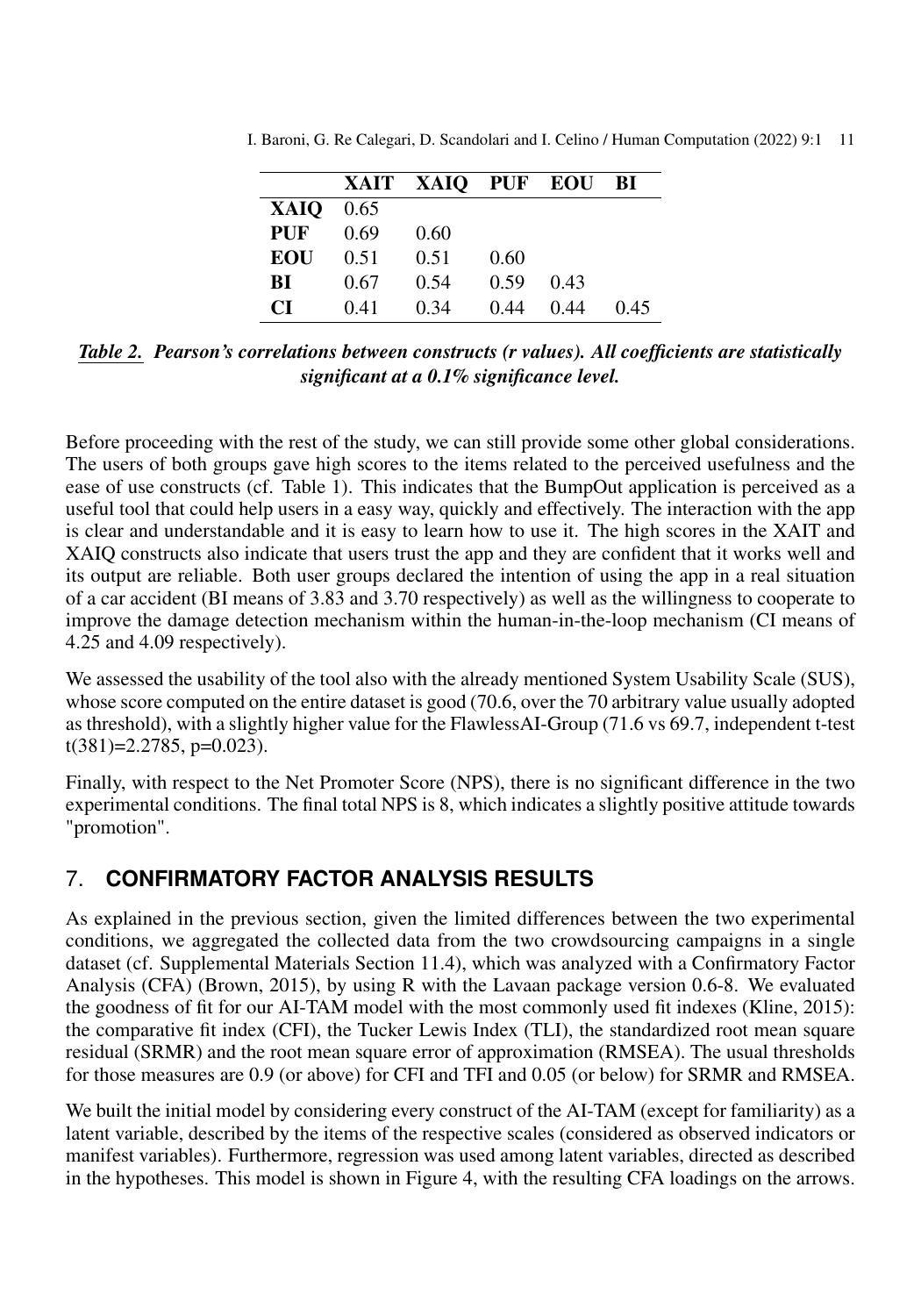<span id="page-11-0"></span>

*Figure 4. Results of the CFA of the initial model, considering regression between latent factors. Numbers on the arrows indicate the regression loadings.*

Overall, the measures for the goodness of fit of this model were not extremely good (CFI=0.906, TLI=0.895, RMSEA=0.063, and SRMR=0.076), since the TLI is below the recommended threshold of 0.9. Moreover, the loadings between EOU and PUF and between EOU and BI were respectively very low (0.19) and negative (-0.1), below the 0.3 usually adopted threshold. On the other hand, the loading between XAIQ and XAIT was exactly 1, indicating that the two constructs cannot be completely distinguished. Indeed, an exploratory factor analysis (EFA) on the entire dataset identified XAIT and XAIQ as a unique construct, therefore, in the continuation of our analysis, we merged the respective items in a single XAI construct.

<span id="page-11-1"></span>In order to attain a better fit, we re-specified the model exploiting the Modification Indices (MIs). MIs give an indication of the parameters to be removed or added to the model in order to improve the goodness of fit measures. This is a data-driven modification of the original hypothesized model that can lead to a better fitting model.



*Figure 5. Final CFA model, with the indication of the accepted and rejected hypotheses as well as the regression loading values.*

With this technique, we obtained the model shown in Figure [5,](#page-11-1) which had a substantial and deci-sive improvement on the goodness of fit measures (CFI=0.974, TLI=0.970, RMSEA=0.035, and RMSR=0.049), with the CFI and TLI well above the recommended threshold of 0.9 and RMSEA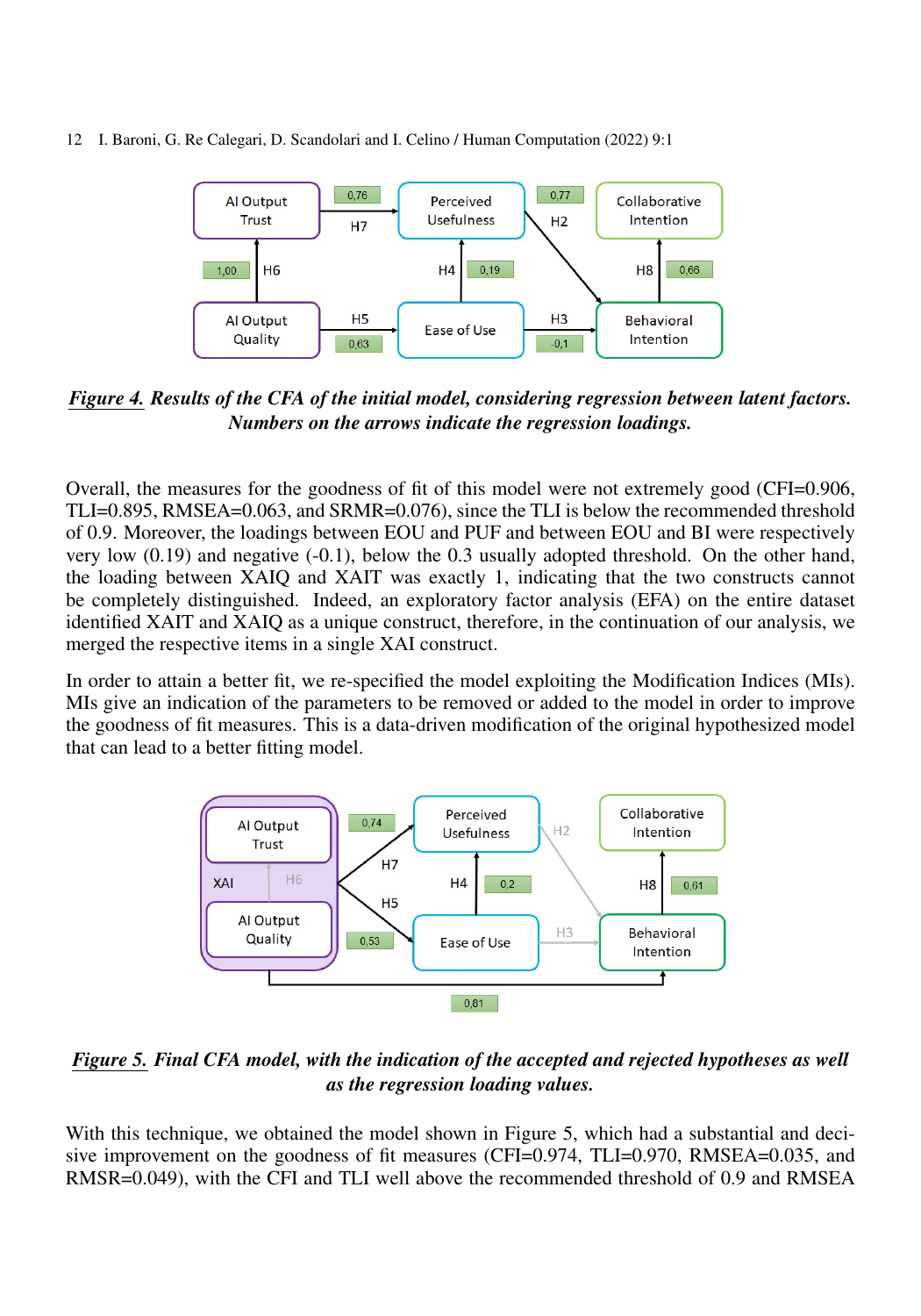and RMSR correctly below the threshold of 0.1. Both initial and final models, with their detailed graphical representations, are also available in the Supplemental Materials in Section [11.4.](#page-20-0)

In this final model, the XAIQ5 item ("The app is efficient in that it seems to work very quickly.") is also a manifest variable of the EOU construct, while items EOU2 ("It seems easy to get this app to do what I want it to do.") and EOU4 ("I find this app to be flexible enough to interact with it") are manifest variables also of the XAI construct. From those items' formulations, this modification seems indeed reasonable.

The regressions between latent variables identified by the model are as follows: the XAI construct predicts behavioral intention (BI, loading 0.81), perceived usefulness (PUF, loading 0.74) and ease of use (EOU, loading 0.53); collaborative intention (CI, loading 0.61) is predicted by behavioral intention; only the influence of EOU on PUF is limited (loading 0.20).

#### 8. **DISCUSSION**

Considering the final model shown in Figure [5,](#page-11-1) confirmed by the fit measures, we can proceed to accept or reject our AI-TAM model hypotheses for the BumpOut application.

Hypotheses H2 (The PUF influences the BI) and H3 (The EOU influences the BI) are rejected by the final model since the regressions between PUF and BI and between EOU and BI were eliminated. For H2, relevant evidence was found while evaluating the first model with a significant regression coefficient (0.77), while for H3, also in the original model, despite a medium Pearson's correlation coefficient (0.43), the regression coefficient was negative and close to zero (-0.1). In the final model, it seems that BI is mostly influenced by the XAI latent variable (0.81), which maybe "shadows" the direct effect of PUF and EOU.

Hypothesis H4 (The EOU influences the PUF) can be at least partially accepted, as both in the initial and final model there is a significant effect even if the regression coefficient between EOU and PUF is not very strong (0.20 in the final model). The interpretation here is that ease of use only partially contributes to the perception of usefulness.

Hypotheses H7 (The XAIT influences the PUF) and H5 (The XAIQ influences the EOU) can be accepted as well, as can be seen in the final model by looking at the high regression coefficients of the XAI latent variable on PUF and EOU (0.74 and 0.53 respectively). The only difference from the original theory is that XAIT and XAIQ were merged in the final model, as they provided information about the same latent construct in the case of the BumpOut application.

For the same reason, no conclusions can be drawn from the final model for hypothesis H6 (The XAIQ influences the XAIT): in the original model, the regression coefficient between XAIT and XAIQ was 1, which contributed to the decision to merge the two latent variables into a single construct. Further evidence is needed to understand if the AI perceived quality and the trust in AI are indeed two different factors in the evaluation of this kind of application.

Hypothesis H8, investigating the dependency of CI from BI, found strong evidence both in the original model and in the final model, with regression coefficients of similar weights (0.66 and 0.61 respectively). Therefore, in the case of BumpOut, we can indeed conclude that if a user is willing to adopt the app she/he will also likely be happy to be involved in the human-in-the-loop feedback activities. This is a very nice result, as feedback loops usually put a heavier burden in terms of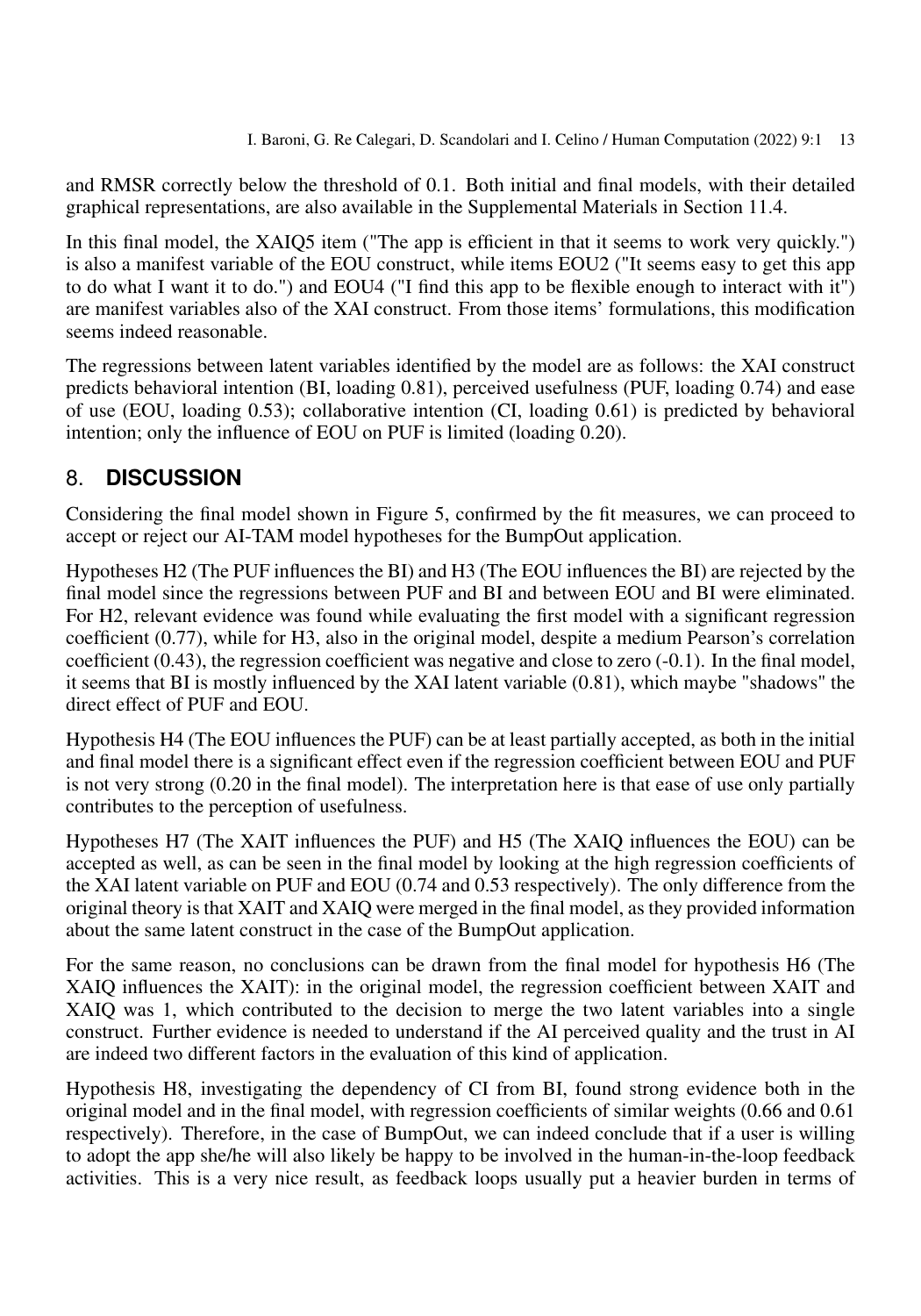tasks required to the user: we can conclude that the design of the BumpOut app took into due consideration the mental model and expectations of its intended users, resulting in a high behavioral intention, which in turn contributed to a consistent collaborative intention.

The main difference between the original model and the final model is that the AI-related constructs (independently from the fact that AI might sometimes fail) seem to have fundamental importance for all the original TAM constructs, i.e. perceived ease of use (EOU), perceived usefulness (PUF), as well as behavioral intention to use this system (BI). Indeed, an additional and quite strong influence was found between XAI and BI (regression coefficient of 0.81). This suggests that the introduction of AI can have a non-negligible effect on the user propensity to adopt an application and, therefore, this is a phenomenon worth investigating and evaluating.

### 9. **CONCLUSIONS AND NEXT STEPS**

In this paper, we proposed a model to evaluate the user acceptance of AI-powered applications with a human-in-the-loop mechanism and we experimentally tested it on an application for the reporting and automatic damage estimation of car accidents.

This research is only a first evaluation of our proposed AI-TAM model, in the context of a specific user application. However, we believe that this kind of investigation can become more and more crucial nowadays, with the ever-increasing introduction of AI features in everyday systems.

Moreover, with the need to involve the final user in AI pipelines according to a human-in-the-loop paradigm, user acceptance becomes even more fundamental. This is the reason why we introduced the collaborative intention construct: a user could be willing to use a specific system or technology (behavioral intention), but she/he may not necessarily have the same propensity to "cooperate" with the machine to give it feedback or contributions to improve.

The presented study showed that the AI-related constructs of our AI-TAM model have a strong and positive effect on the behavioral intention, the perceived usefulness, and the ease of use of the application (the main latent factors of the original TAM). Moreover, there is a strong link between behavioral intention and collaborative intention, indicating that indeed human-in-the-loop approaches can be successfully adopted in final user applications.

The results of the presented evaluation were instrumental to the design improvement of the BumpOut application, which was adapted to take into account the results of the performed qualitative assessment. On the other hand, we were pleased by the consistently high values of AI perceived quality and trust in AI and the limited impact of the AI functioning control condition in the two experimental conditions. This let us continue the app development with the confidence that indeed such human-in-the-loop mechanism can be introduced in a car damage claiming app, with the positive collateral effect to enable an insurance company to collect additional user-provided information to improve the adopted AI algorithm.

Our future work will be devoted to further applying the proposed AI-TAM model to evaluate other AI-powered systems, especially when adopting a human-in-the-loop paradigm, in order to refine and possibly extend the model.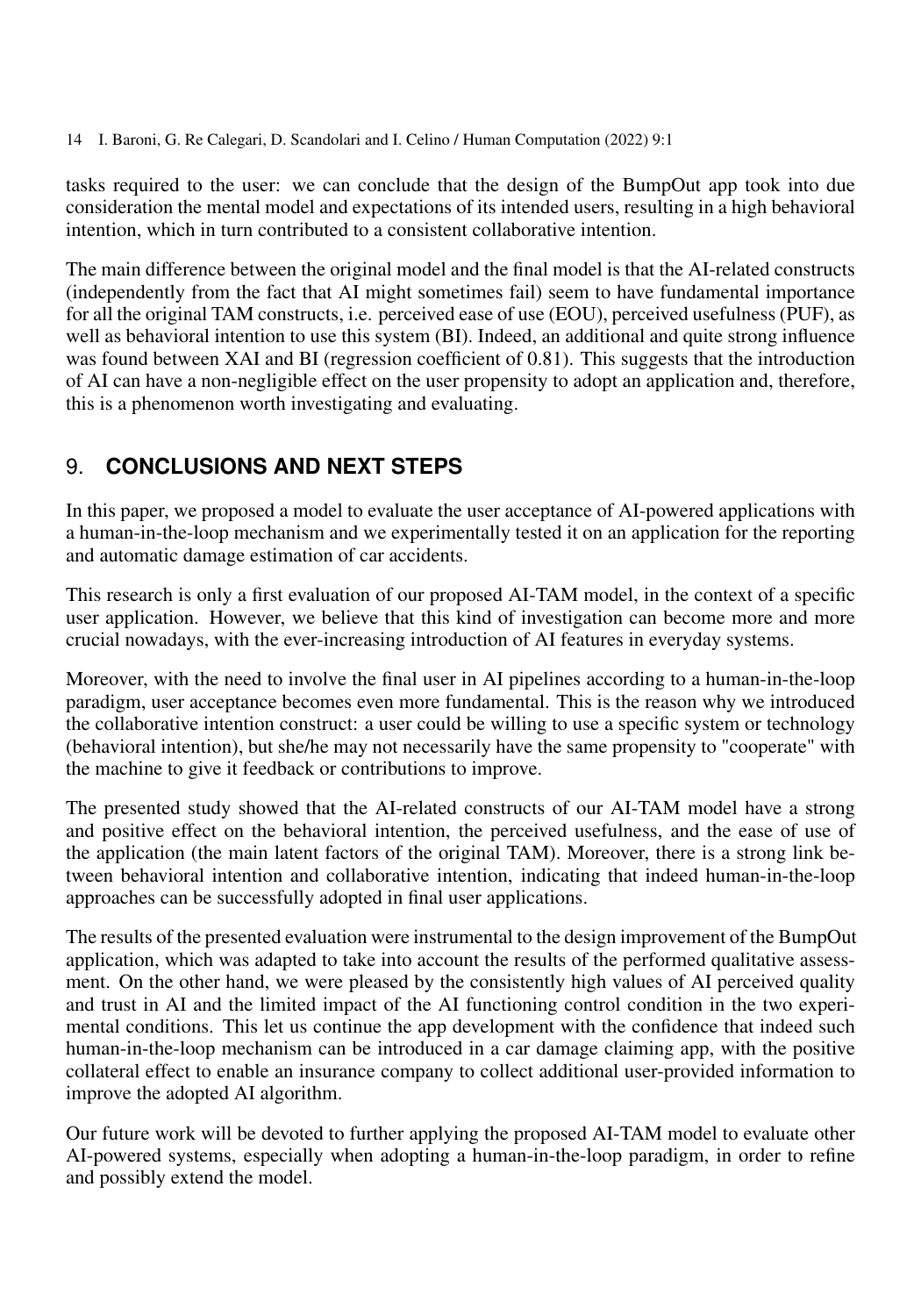#### **ACKNOWLEDGMENTS**

The authors would like to thank all the participants that took part in the crowdsourcing campaign. This research was partially funded by EIT Digital in the AIDE project (Activity Code: 19386).

#### 10. **REFERENCES**

<span id="page-14-2"></span>AI HLEG, . (2019). Ethics Guidelines for Trustworthy AI. (2019).

- <span id="page-14-5"></span>AI HLEG, . (2020). The Assessment List for Trustworthy Artificial Intelligence (ALTAI). (2020). DOI:<http://dx.doi.org/10.2759/002360>
- <span id="page-14-1"></span>Amershi, S, Fogarty, J, and Weld, D. (2012). Interactive Machine Learning for On-Demand Group Creation in Social NetworksâÄZ. In *Proceedings of the SIGCHI Conference on Human Factors in Computing Systems*. 21–30.
- <span id="page-14-10"></span>Arya, V, Bellamy, R. K, Chen, P.-Y, Dhurandhar, A, Hind, M, Hoffman, S. C, Houde, S, Liao, Q. V, Luss, R, Mojsilovic, A, and others, ´ . (2019). One explanation does not fit all: A toolkit and taxonomy of ai explainability techniques. *arXiv preprint arXiv:1909.03012* (2019).
- <span id="page-14-6"></span>Baker-Brunnbauer, J. (2009). *Trustworthy AI Implementation (TAII) Framework for AI Systems*. Technical Report. SSRN. DOI: <http://dx.doi.org/10.2139/ssrn.3796799>

<span id="page-14-20"></span>Brooke, J. (1996). Sus: a âĂIJquick and dirtyâĂŹusability. *Usability evaluation in industry* 189 (1996).

- <span id="page-14-21"></span>Brown, J. D. (2002). The Cronbach alpha reliability estimate. *JALT Testing & Evaluation SIG Newsletter* 6, 1 (2002).
- <span id="page-14-22"></span>Brown, T. A. (2015). *Confirmatory factor analysis for applied research*. Guilford publications.
- <span id="page-14-15"></span>Cahour, B and Forzy, J.-F. (2009). Does projection into use improve trust and exploration? An example with a cruise control system. *Safety Science* 47, 9 (2009), 1260–1270. DOI:<http://dx.doi.org/https://doi.org/10.1016/j.ssci.2009.03.015> Research in Ergonomic Psychology in the Transportation Field in France.
- <span id="page-14-17"></span>Davis, F. (1989). Perceived usefulness, perceived ease of use, and user acceptance of information technology. *MIS Quarterly* (1989), 319–340.
- <span id="page-14-9"></span>Dietvorst, B. J, Simmons, J. P, and Massey, C. (2015). Algorithm aversion: people erroneously avoid algorithms after seeing them err. *Journal of experimental psychology. General* 144 1 (2015), 114–26.
- <span id="page-14-19"></span>Diop, E. B, Zhao, S, and Duy, T. V. (2019). An extension of the technology acceptance model for understanding travelersâ $\tilde{A}\tilde{Z}$  adoption of variable message signs. *PLOS ONE* 14, 4 (04 2019), 1–17. DOI:<http://dx.doi.org/10.1371/journal.pone.0216007>
- <span id="page-14-11"></span>Dodge, J, Liao, Q. V, Zhang, Y, Bellamy, R. K. E, and Dugan, C. (2019). Explaining models: an empirical study of how explanations impact fairness judgment. *Proceedings of the 24th International Conference on Intelligent User Interfaces* (2019).
- <span id="page-14-3"></span>European Commission, . (2021). Artificial Intelligence Act (Proposal for a Regulation of the European Parliament and of the Council "Laying down harminized rules on Artificial Intelligence" - COM(2021). (2021).
- <span id="page-14-18"></span>Fishbein, M and Ajzen, I. (1977). Belief, attitude, intention, and behavior: An introduction to theory and research. *Philosophy and Rhetoric* 10, 2 (1977).
- <span id="page-14-12"></span>Fryer, D. (1939). Post Quantification of Introspective Data. *The American Journal of Psychology* 52, 3 (1939), 367–371. [http://www.](http://www.jstor.org/stable/1416744) [jstor.org/stable/1416744](http://www.jstor.org/stable/1416744)
- <span id="page-14-4"></span>Green, B and Chen, Y. (2019). The Principles and Limits of Algorithm-in-the-Loop Decision Making. *Proc. ACM Hum.-Comput. Interact.* 3, CSCW, Article 50 (Nov. 2019), 24 pages. DOI:<http://dx.doi.org/10.1145/3359152>
- <span id="page-14-7"></span>Hallensleben, S and others, . (2009). *From Principles to Practice - An interdisciplinary framework to operationalise AI ethics*. Technical Report. AI Ethics Impact Group.
- <span id="page-14-8"></span>Hidalgo, C. A, Orghiain, D, Canals, J. A, De Almeida, F, and Martin, N. (2021). *How humans judge machines*. MIT Press.
- <span id="page-14-14"></span>Hoffman, R. R, Mueller, S. T, Klein, G, and Litman, J. (2019). Metrics for Explainable AI: Challenges and Prospects. (2019).
- <span id="page-14-13"></span>Honeycutt, D, Nourani, M, and Ragan, E. (2020). Soliciting Human-in-the-Loop User Feedback for Interactive Machine Learning Reduces User Trust and Impressions of Model Accuracy. (08 2020).
- <span id="page-14-0"></span>Howe, J. (2008). *Crowdsourcing: How the power of the crowd is driving the future of business*. Random House.
- <span id="page-14-16"></span>Jian, J.-Y, Bisantz, A. M, and Drury, C. G. (2000). Foundations for an Empirically Determined Scale of Trust in Automated Systems. *International Journal of Cognitive Ergonomics* 4, 1 (2000), 53–71. [https://doi.org/10.1207/S15327566IJCE0401\\_04](https://doi.org/10.1207/S15327566IJCE0401_04)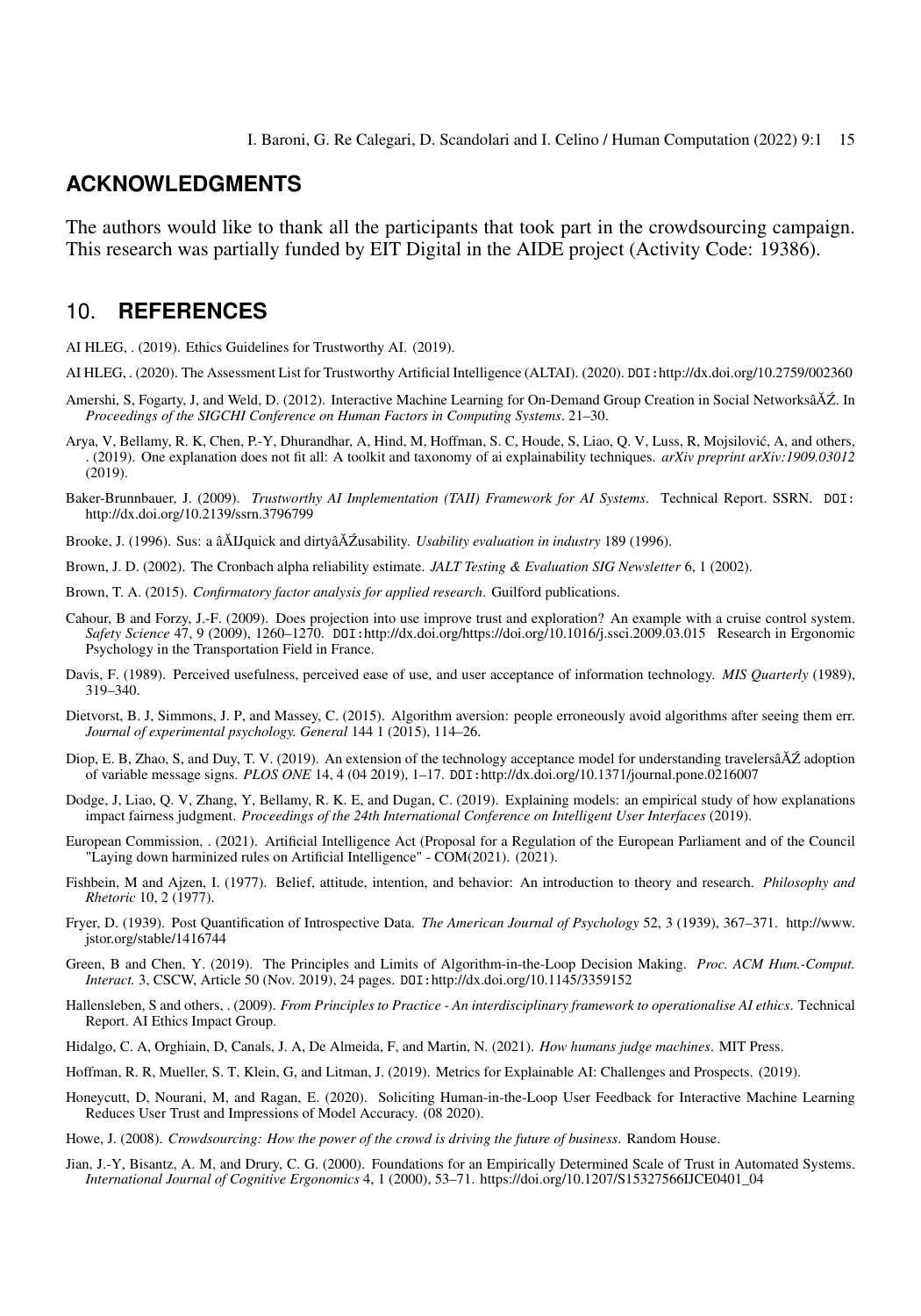- 16 I. Baroni, G. Re Calegari, D. Scandolari and I. Celino / Human Computation (2022) 9:1
- <span id="page-15-13"></span>K.E., S. (2013). The perception and measurement of human-robot trust. *Doctoral dissertation, University of Central Florida Orlando, Florida* (2013).
- <span id="page-15-11"></span>Klein, G and Hoffman, R. (2008). Macrocognition, mental models, and cognitive task analysis methodology. *Naturalistic Decision Making and Macrocognition* (01 2008), 57–80.
- <span id="page-15-17"></span>Kline, R. B. (2015). *Principles and practice of structural equation modeling*. Guilford publications.
- <span id="page-15-0"></span>Law, E and Ahn, L. v. (2011). *Human computation*. Vol. 5. Morgan & Claypool Publishers. 1–121 pages.
- <span id="page-15-4"></span>Longoni, C, Bonezzi, A, and Morewedge, C. K. (2019). Resistance to medical artificial intelligence. *Journal of Consumer Research* 46, 4 (2019), 629–650.
- <span id="page-15-6"></span>Luger, E and Sellen, A. (2016). " Like Having a Really Bad PA" The Gulf between User Expectation and Experience of Conversational Agents. In *Proceedings of the 2016 CHI conference on human factors in computing systems*. 5286–5297.
- <span id="page-15-14"></span>Madsen, M and Gregor, S. (2000). Measuring human-computer trust. In *Proceedings of the 11 th Australasian Conference on Information Systems*. 6–8.
- <span id="page-15-10"></span>Miller, T. (2019). Explanation in artificial intelligence: Insights from the social sciences. *Artificial Intelligence* 267 (2019), 1–38.
- <span id="page-15-8"></span>Mittelstadt, B, Russell, C, and Wachter, S. (2019). Explaining explanations in AI. In *Proceedings of the conference on fairness, accountability, and transparency*. 279–288.
- <span id="page-15-15"></span>Palan, S and Schitter, C. (2018). Prolific.ac – A subject pool for online experiments. *Journal of Behavioral and Experimental Finance* 17 (2018), 22–27.
- <span id="page-15-5"></span>Ray, A, Burachas, G, Yao, Y, and Divakaran, A. (2019). Lucid Explanations Help: Using a Human-AI Image-Guessing Game to Evaluate Machine Explanation Helpfulness. (04 2019).
- <span id="page-15-16"></span>Reichheld, F. (2004). The One Number you Need to Grow. *Harvard business review* 81 (06 2004), 46–54, 124.
- <span id="page-15-7"></span>Ribeiro, M. T, Singh, S, and Guestrin, C. (2016). " Why should i trust you?" Explaining the predictions of any classifier. In *Proceedings of the 22nd ACM SIGKDD international conference on knowledge discovery and data mining*. 1135–1144.
- <span id="page-15-1"></span>Settles, B. (2009). *Active learning literature survey*. Technical Report. University of Wisconsin-Madison Department of Computer Sciences.
- <span id="page-15-3"></span>Thiebes, S, Lins, S, and Sunyaev, A. (2020). Trustworthy artificial intelligence. *Electronic Markets* (2020). DOI:[http://dx.doi.org/10.](http://dx.doi.org/10.1007/s12525-020-00441-4) [1007/s12525-020-00441-4](http://dx.doi.org/10.1007/s12525-020-00441-4)
- <span id="page-15-9"></span>Wang, R, Harper, F. M, and Zhu, H. (2020). Factors Influencing Perceived Fairness in Algorithmic Decision-Making: Algorithm Outcomes, Development Procedures, and Individual Differences. *Proceedings of the 2020 CHI Conference on Human Factors in Computing Systems* (2020).
- <span id="page-15-12"></span>Williams, M, Hollan, J, and Stevens, A. (1983). Human Reasoning About a Simple Physical System. In *Mental models*.
- <span id="page-15-2"></span>Zicari, R. V, Brodersen, J, Brusseau, J, DÃijdder, B, Eichhorn, T, Ivanov, T, Kararigas, G, Kringen, P, McCullough, M, MÃ ˝uslein, F, Mushtaq, N, Roig, G, StÃijrtz, N, Tolle, K, Tithi, J. J, van Halem, I, and Westerlund, M. (2021). Z-InspectionÂő: A Process to Assess Trustworthy AI. *IEEE Transactions on Technology and Society* 2, 2 (2021), 83–97. DOI:[http://dx.doi.org/10.1109/TTS.2021.](http://dx.doi.org/10.1109/TTS.2021.3066209) [3066209](http://dx.doi.org/10.1109/TTS.2021.3066209)

#### 11. **SUPPLEMENTAL MATERIALS**

The supplemental materials include the introductory text given to the users in the crowdsourcing campaign to explain them how the app works and the scenario they should imagine while trying the prototype (Section [11.1\)](#page-16-0). Section [11.2](#page-17-0) lists the links of the two prototypes and Section [11.3](#page-17-1) shows the list of questions included in the questionnaire with the corresponding construct. The answers collected and the model fitted with this data are reported in Section [11.4.](#page-20-0) All the files referenced in this paper are packaged as a Research Object, openly available for reproducibility on Zenodo, permanently identified by the DOI [10.5281/zenodo.6541969.](https://www.doi.org/10.5281/zenodo.6541969)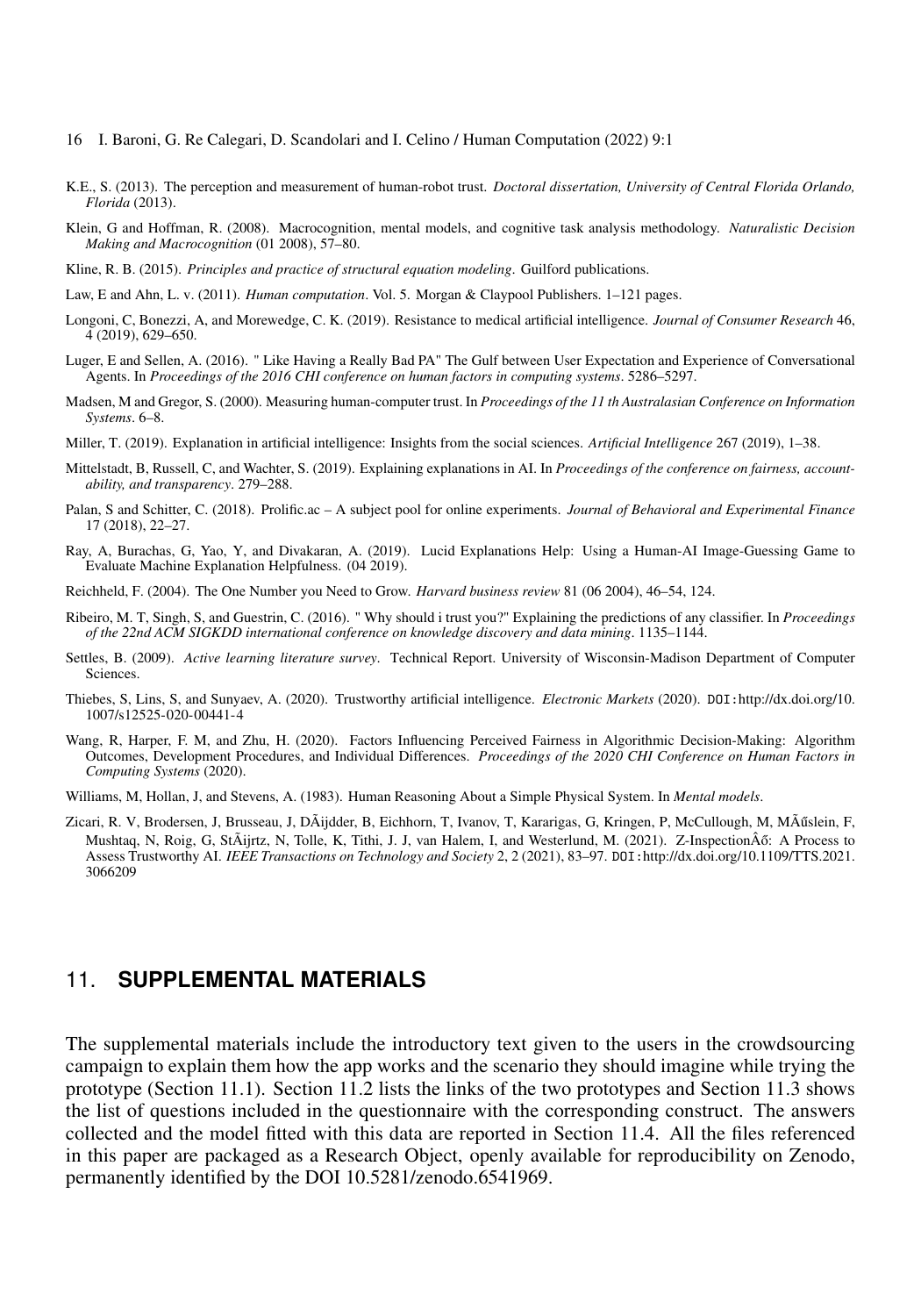### <span id="page-16-0"></span>11.1. **The context**

Why this app? The app was designed to help people who were involved in an accident with their car. The goal is to support users during these stressful, vulnerable and uncertain moments by providing a very simple interface to guide the user step by step through the damage claiming process.

The app helps users submitting the pictures of the car damages, so that the claiming process can start in a very simple way and directly from their digital devices. This can help users in speeding up the claiming process without wasting time in arranging appointments with the insurance experts.

How does it work? The app flow is composed of these 5 main steps:

- i. The user starts a new damage claim and inserts the car information
- ii. The user selects all the damaged car regions and, for each region selected, he/she uploads a picture of the damaged areas
- iii. The app analyzes the images and identifies both the damaged car regions and the damage areas itself. The user can give his/her feedback by confirming the presence and the type of the damages or add missing damages not identified by the app.
- iv. To better compute the final estimation, the app asks the user to select the images that displays a damage similar to the one they are claiming
- v. At last, the list of broken car regions with an estimation of the severity level is displayed to the user.



# flow.PNG

*Figure 6. The 5 main steps of the process*

Scenario So, now let's imagine to have a car collision, and some parts of your car are damaged. To understand the damage level and to send the right information about the damage to your insurance company, you decided to try this digital platform.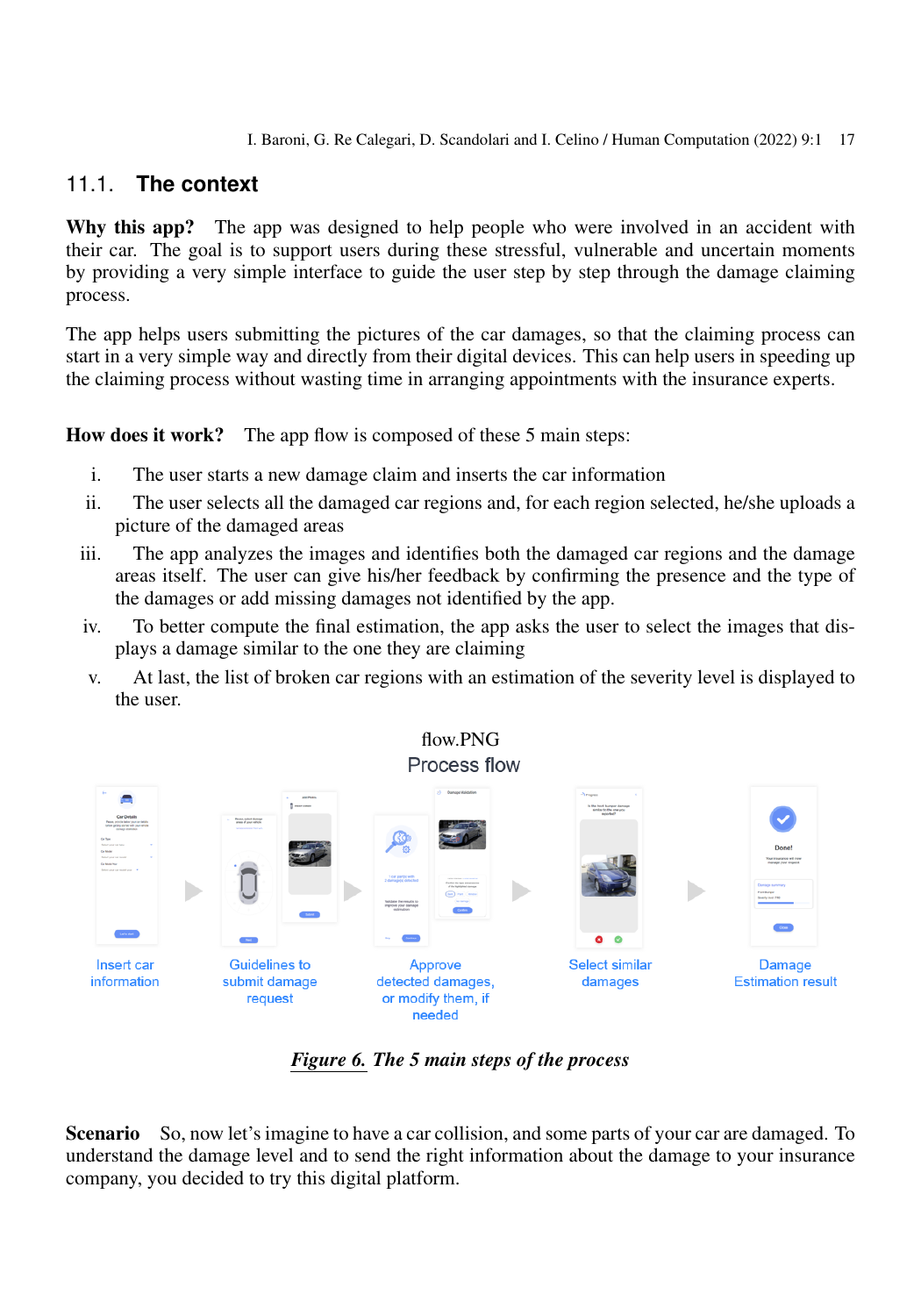## <span id="page-17-0"></span>11.2. **The interactive prototype**

The links to the interactive prototypes experienced by the two groups:

- [FlawlessAI-Group:](https://xd.adobe.com/view/c6b28b8a-117c-4894-a59d-20dfba1cef3e-93e1/?fullscreen&hints=off)<https://bit.ly/bo-prototype-flawlessAI>
- [FailingAI-Group:](https://xd.adobe.com/view/037a8ea5-6aa7-408a-a632-27e28eeb2b55-5629/?fullscreen&hints=off)<https://bit.ly/bo-prototype-failingAI>

### <span id="page-17-1"></span>11.3. **The questions**

Full list of items of the user questionnaire. For each question the corresponding construct and the available answers are reported (file "list-questions.pdf" in the [Research Object\)](https://www.doi.org/10.5281/zenodo.6541969).

Here is a list of the constructs abbreviations:

- FAM-ACC: Familiarity with the Accident scenario
- FAM-TEC: Familiarity with Technology
- XAIT: Trust in AI results
- XAIQ: Perceived Quality of AI results
- PUF: Perceived Usefulness
- EOU: Ease Of Use
- SUS: System Usability Scale
- BI: Behavioral Intention
- CI: Collaborative Intention
- NPS: Net Promoter Score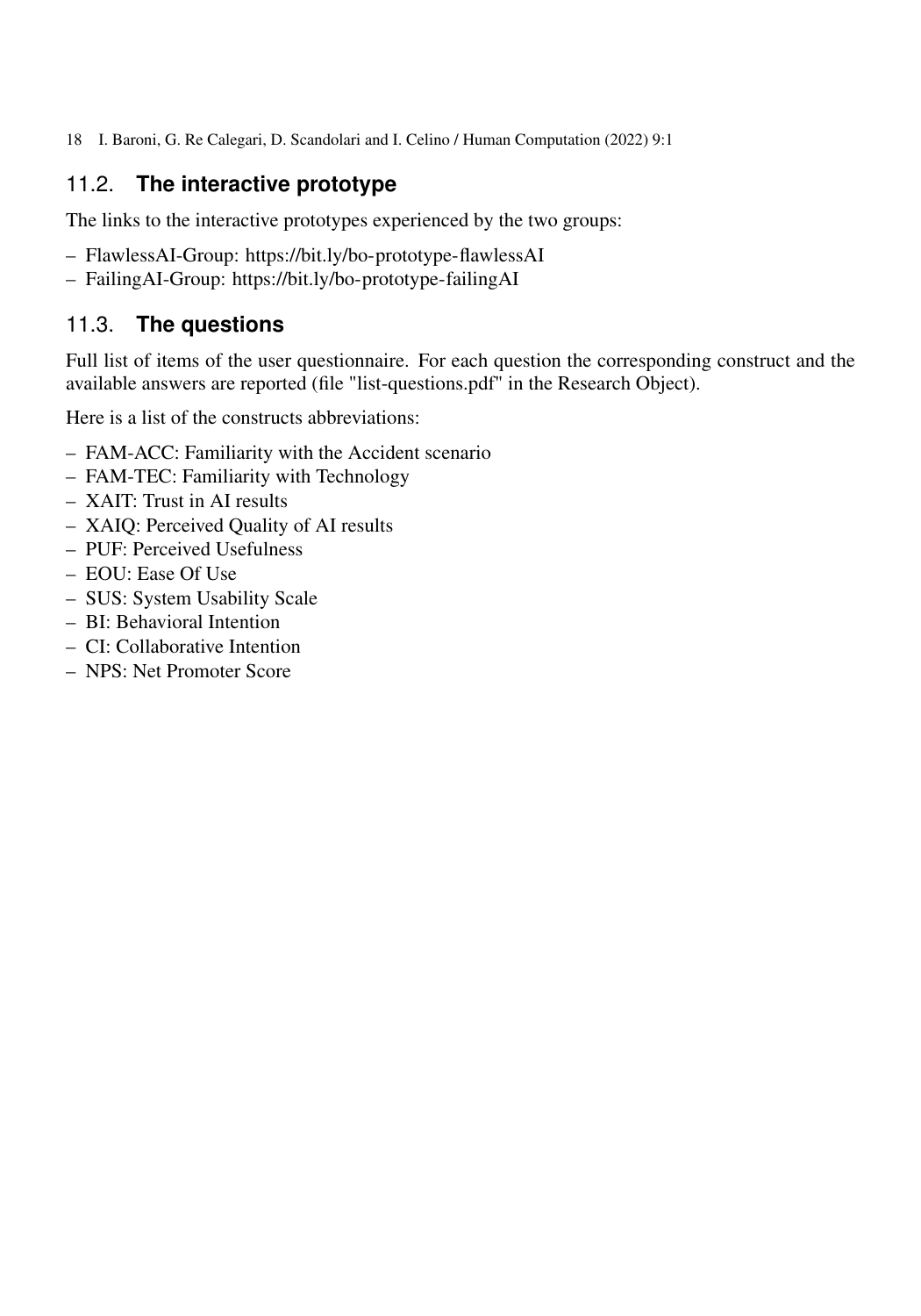| Construct | <b>Question</b>                                                                             | <b>Answer values</b>                       |
|-----------|---------------------------------------------------------------------------------------------|--------------------------------------------|
| FAM-ACC-1 | Have you ever had an accident while you                                                     | No - from 1 to                             |
|           | were driving?                                                                               | 2 times âÅŞ From                           |
|           |                                                                                             | 2 to 4 times $âA§$                         |
|           |                                                                                             | More than 4 times                          |
| FAM-ACC-2 | Have you ever supported a friend or relative                                                | No - from 1 to                             |
|           | after they had an accident (both in case of<br>presence during the accident, and if you ar- | 2 times âÅŞ From<br>2 to 4 times $âA§$     |
|           | rived after the accident was already occurred,                                              | More than 4 times                          |
|           | as a support)?                                                                              |                                            |
| FAM-ACC-3 | In case of a car accident, how confident do                                                 | 1-to-5 Likert scale                        |
|           | you feel to report it to the insurance company                                              |                                            |
|           | by yourself?                                                                                |                                            |
| FAM-TEC-1 | How much do you feel confident in using the                                                 | 1-to-5 Likert scale                        |
|           | smartphone or apps?                                                                         |                                            |
| FAM-TEC-2 | How confident do you feel with Artificial In-                                               | 1-to-5 Likert scale                        |
| FAM-TEC-3 | telligence applications?<br>How many times per day do you use applica-                      |                                            |
|           | tions that use Artificial Intelligence?                                                     | I do not use them -<br>From 1 to 2 times - |
|           |                                                                                             | From 2 to 4 times -                        |
|           |                                                                                             | More than 4 times                          |
| XAIT-1    | I would be confident in the app. I feel that it                                             | 1-to-5 Likert scale                        |
|           | works well                                                                                  |                                            |
| XAIT-4    | I feel that, by relying on the app, I will get                                              | 1-to-5 Likert scale                        |
|           | the right answers.                                                                          |                                            |
| XAIT-6    | I tend not to trust the app.                                                                | 1-to-5 Likert scale                        |
| XAIT-7    | It seems that the app can perform the task                                                  | 1-to-5 Likert scale                        |
| XAIT-8    | better than a novice human user.<br>I would like to use the app for decision mak-           | 1-to-5 Likert scale                        |
|           | ing.                                                                                        |                                            |
| XAIQ-2    | The outputs of the app are very predictable                                                 | 1-to-5 Likert scale                        |
| XAIQ-3    | The app is very reliable. I could count on it                                               | 1-to-5 Likert scale                        |
|           | to be correct all the time.                                                                 |                                            |
| XAIQ-5    | The app is efficient in that it seems to work                                               | 1-to-5 Likert scale                        |
|           | very quickly.                                                                               |                                            |
| PUF-1     | Using this app would allow me to accom-                                                     | 1-to-5 Likert scale                        |
|           | plish the related tasks more quickly.                                                       |                                            |
| PUF-2     | Using this app would enhance my effective-<br>ness on the tasks related with its usage.     | 1-to-5 Likert scale                        |
| PUF-3     | Using this app would make it easier to do ac-                                               | 1-to-5 Likert scale                        |
|           | tions connected to its usage.                                                               |                                            |
| $EOU-1$   | Learning to operate this app would be easy                                                  | 1-to-5 Likert scale                        |
|           | for me.                                                                                     |                                            |
| $EOU-2$   | It seems easy to get this app to do what I want                                             | 1-to-5 Likert scale                        |
|           | it to do.                                                                                   |                                            |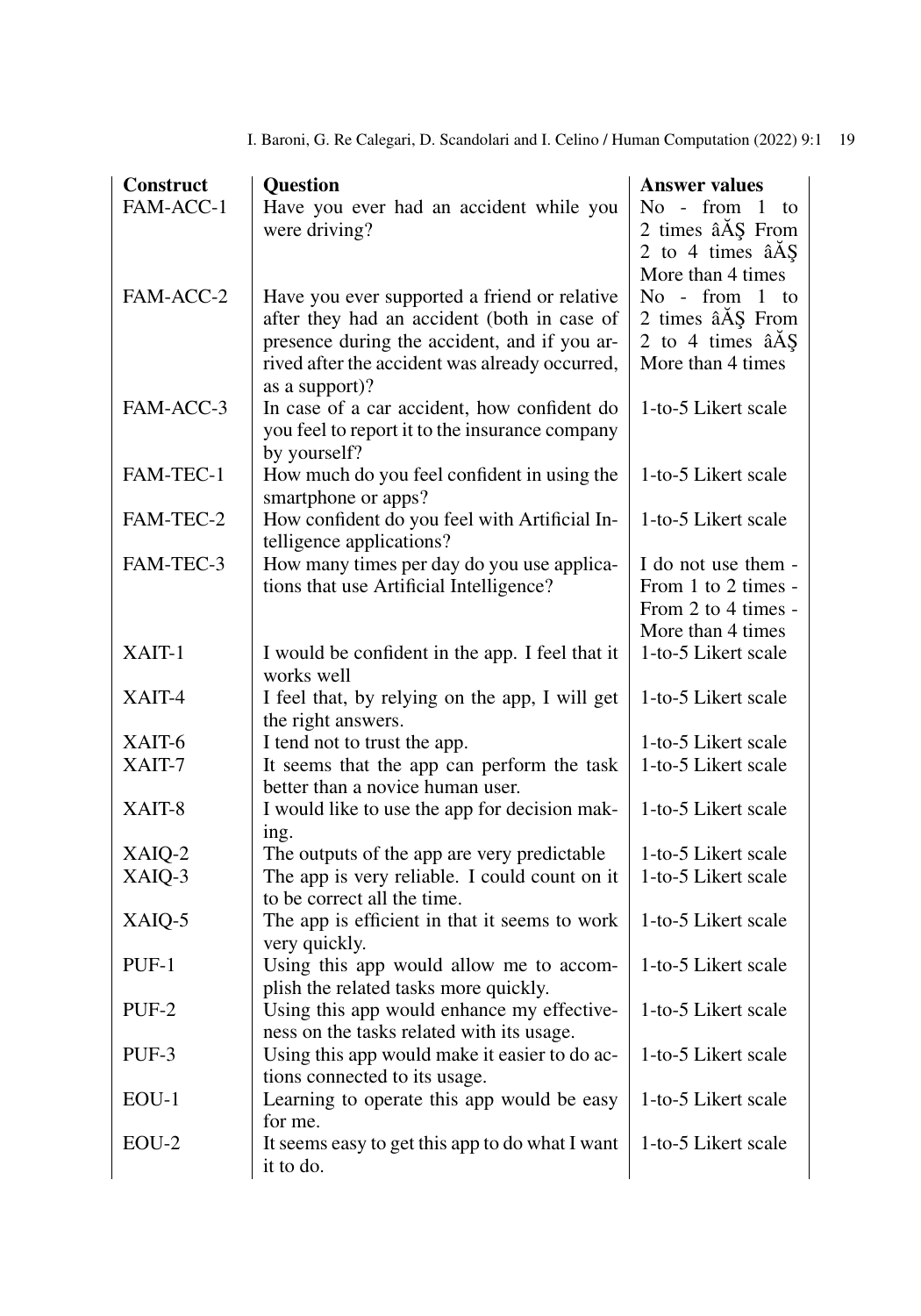| EOU-3   | The interaction with this app is clear and un-<br>derstandable.                                            | 1-to-5 Likert scale |
|---------|------------------------------------------------------------------------------------------------------------|---------------------|
| EOU-4   | I find this app to be flexible enough to inter-<br>act with it.                                            | 1-to-5 Likert scale |
| $EOU-5$ | It would be easy for me to become skilled at<br>using this app.                                            | 1-to-5 Likert scale |
| EOU-6   | This app seems easy to be used                                                                             | 1-to-5 Likert scale |
| $SUS-1$ | I think that it would help me to use this app<br>when an accident happens.                                 | 1-to-5 Likert scale |
| $SUS-2$ | I found this app unnecessarily complex.                                                                    | 1-to-5 Likert scale |
| $SUS-3$ | I think that I would need the support of a                                                                 | 1-to-5 Likert scale |
|         | technical person to be able to use this app.                                                               |                     |
| $SUS-4$ | I found the various functions in this app were<br>well integrated.                                         | 1-to-5 Likert scale |
| $SUS-5$ | I thought there was too much inconsistency<br>among the app functionalities.                               | 1-to-5 Likert scale |
| $SUS-6$ | I imagine that most people would learn to use<br>this app very quickly.                                    | 1-to-5 Likert scale |
| $SUS-7$ | I found the app very cumbersome to use.                                                                    | 1-to-5 Likert scale |
| $SUS-8$ | I think I would feel very confident using this<br>app.                                                     | 1-to-5 Likert scale |
| SUS-9   | I needed to learn a lot of things before I could<br>get going with this app.                               | 1-to-5 Likert scale |
| $BI-1$  | I think I would like to install this app in ad-<br>vance, to be prepared in case of car accident.          | 1-to-5 Likert scale |
| $BI-2$  | In case of an accident, I would document it<br>in a traditional way, without the app                       | 1-to-5 Likert scale |
| $BI-3$  | Even if not installed in my phone, in case of<br>an accident I think I would download and use<br>this app. | 1-to-5 Likert scale |
| $BI-4$  | I think that in case of a car accident I would                                                             | 1-to-5 Likert scale |
|         | use this app.                                                                                              |                     |
| $BI-5$  | In an accident with another car, if the other                                                              | 1-to-5 Likert scale |
|         | driver wants to claim the damage with this                                                                 |                     |
|         | app, I would agree to use it.                                                                              |                     |
|         |                                                                                                            |                     |